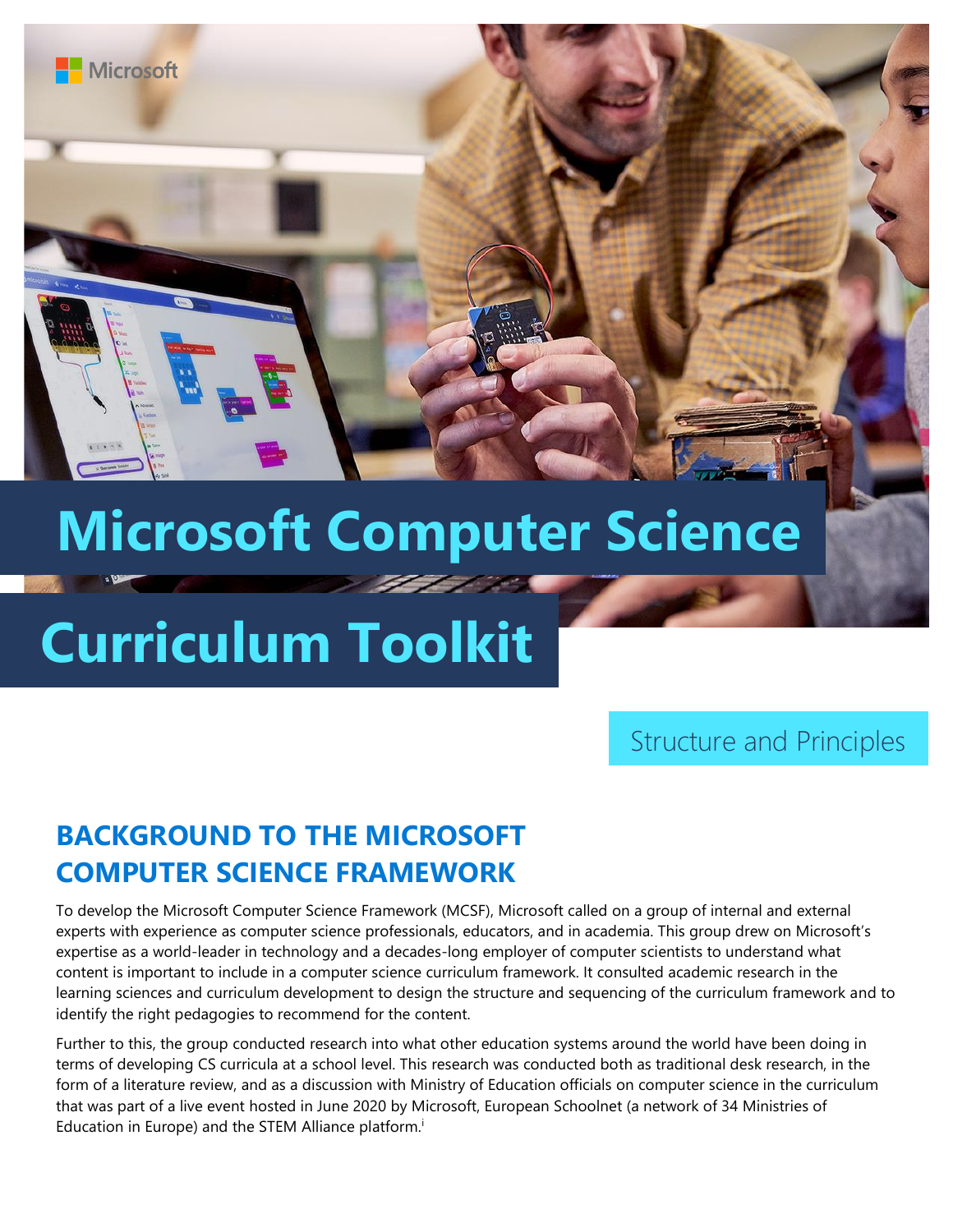These research initiatives served to teach the MCSF designers both what has been successful and what has been learned about past large-scale CS curriculum designs and implementations. It also gave the writers of the MSCF a clear idea of Ministry of Education priorities in terms of content, competences, and objectives. All of this research, summarized in the sections that follow, enabled the design of the innovative curriculum framework that is outlined in this document.

# **ADDRESSES MINISTRY OF EDUCATION FEEDBACK**

Feedback from various Ministries of Education was collected from a live, online event co-hosted by Microsoft and European Schoolnet as described above. During this event, representatives from the European Commission provided a summary of computing, computer science, and computational thinking initiatives in several European countries. A panel and question and answer session were also held with representatives from the Ministries of Education in three European countries who had developed or were in the process of updating their national curricula to include computer science. Participants in the panel were asked about their countries' objectives in developing and implementing CS curricula and the outcomes they hoped to achieve. They discussed the barriers they had experienced, including those inherent in their own education systems, and support mechanisms they were putting in place at various stages in the process. Participants to the online event were able to ask questions to learn from the best practice and experiences of these countries.

One of the key takeaways from the event that was fundamental in the development of the MCSF was that computer science is not just about programming. One participant stated that her country's objective in developing a comprehensive CS curriculum was to create "digital wisdom" among its citizens. Government objectives in creating CS curricula were not necessarily about more students

becoming computer scientists but giving more student access to the fundamentals of the subject so that they could use their skills in "known and unknown situations," as one participant said. Countries see the benefits of computer science as an outlet for students' creativity, problem-solving, and innovation. They want to show young people what is possible in terms of their own future careers and in addressing problems facing our world today and in the future.

The MCSF also takes account of feedback from Ministries that creating an outcome-based CS curriculum not only prevents it from becoming outdated or obsolete too quickly, but it provides more opportunities for students to be innovative. Other countries have found that overly prescriptive CS curricula that dictate the technologies to be used rather than the competencies to be achieved promote "teaching to the test" and do not allow students to be creative in their problem solving. Countries have had to provide support for educators to enable them to feel confident with this level of flexibility in teaching complex computer science concepts.

Some of the barriers to adopting CS curricula that these countries experienced will also need to be addressed by any users of the MCSF. Participants expressed that traditional exams are often an inappropriate method to assess competencies in computer science. Indeed, the MCSF organizes more advanced work into labs and projects that could be used to evaluate student learning rather than highstakes exams that often measure student recall at a certain point in time. Learning projects and student portfolios, also mentioned during the panel discussion, allow a more in-depth examination of students' mastery of competencies and the progress they have made on their learning journey.

Finally, education systems face a challenge in finding enough educators qualified to teach computer science and in keeping their professional development up to date with the constantly changing field. Support structures are needed to provide initial training and continuous development for a computer science teaching workforce – for instance in England,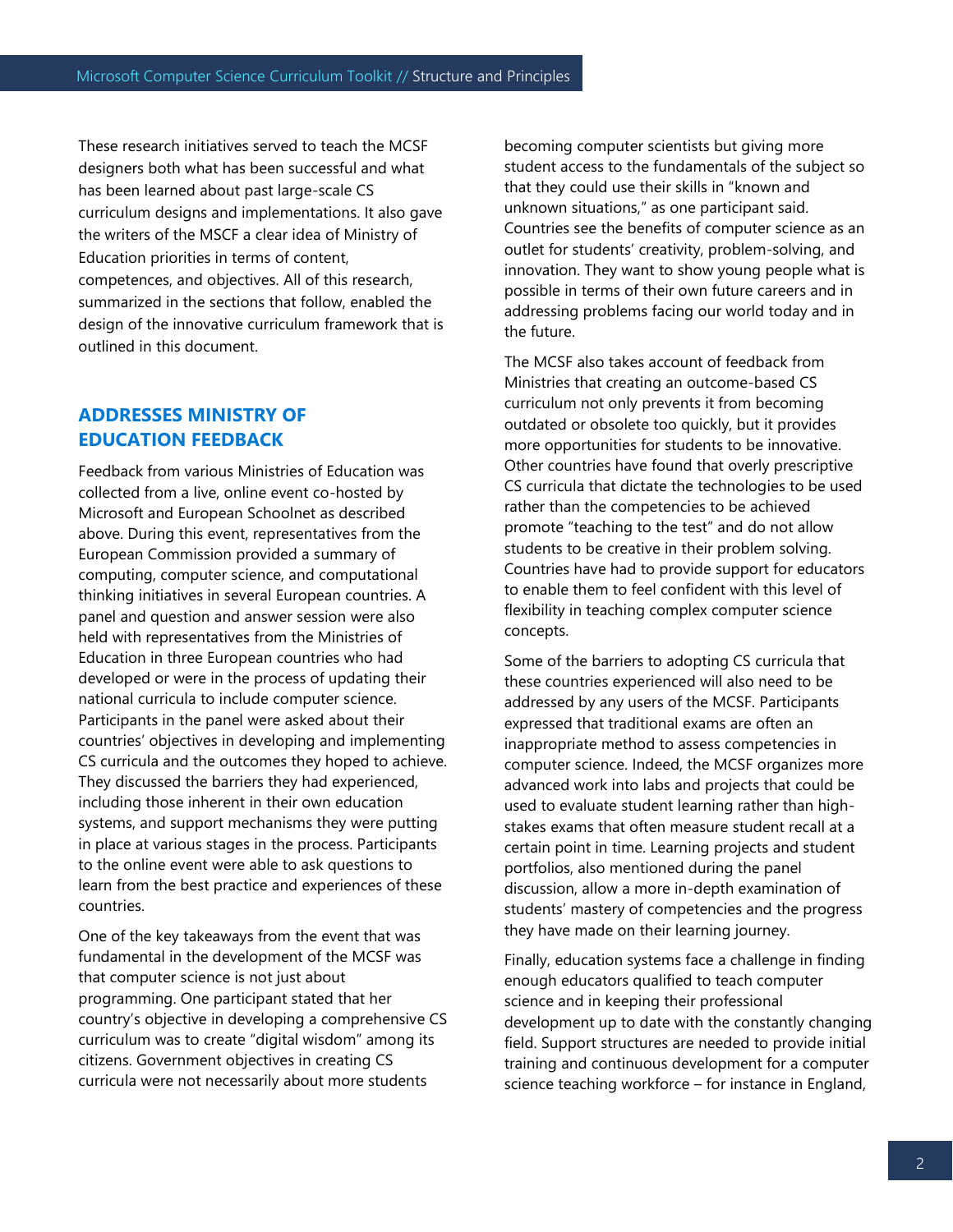the National Centre for Computing Education<sup>1</sup> was set up to "to inspire and support teachers in delivering the new computing curriculum and to help establish computer science as a foundational subject across all key stages."

# **MAKES USE OF INNOVATIVE PEDAGOGIES**

The MCSF allows for flexibility in educators' choice of pedagogies as well as technologies, but has as its core an inquiry-led, problem-solving approach. The MCSF poses "Big Questions" to students, which not only allow the curriculum to be flexible and adaptable to accommodate the rapid pace of technology change, but also encourage students to apply what they have learned to solve real-world problems. There is abundant research on this kind of problem- or project-based learning (PBL) that shows a positive impact on students' development of skills and their motivation towards learning.<sup>ii</sup> For example:

- Students who have participated in PBL retain more knowledge, acquire better-developed critical thinking skills, and have increased motivation to learn than those who learned through traditional methods.<sup>iii, iv</sup>
- PBL is positively associated with skill development in students, regardless of the stage of education or level of expertise of the student.<sup>v</sup>
- PBL can benefit students considered "at risk" who may come from challenging home circumstances, for example. In mathematics education, use of PBL has decreased the achievement gap between these at-risk students and their peers.<sup>vi</sup>

Most critically, PBL provides the context needed to develop collaboration, problem-solving, systems thinking, communication, and the broader competencies that are essential to a modern

education. A PBL approach to curriculum simulates the work learners will experience in most kinds of work later in life. A PBL approach help them learn to work in teams and directing their own acquisition of new knowledge and skills.

One of the challenges of PBL is the quality of the initial question or problem that needs to be answered or solved, which can vary substantially depending on the educator. A key feature of the MCSF is that it provides guiding and inspiring questions which students will learn competencies to address – a major difference to other existing curriculum frameworks and approaches.

# **FOSTERS EQUITY IN COMPUTER SCIENCE EDUCATION**

Across the world, there are challenges of equity in CS education. Issues of equity manifest themselves in terms of the availability of CS courses in all schools in a country and the level of participation in CS courses from diverse groups of students.

Research has shown that there has been relatively low participation in higher level CS courses among girls and some minorities. This can be due to availability of courses, as mentioned, but some research indicates that it is connected to the way that CS is taught and reinforced at school. For example, in the United States, a review of research uncovered several reasons why girls are often deterred from taking computer science, including:

- Teaching style that uses lecturing rather than hands-on, real-world projects.
- Lack of collaboration with peers.
- Lower levels of self-confidence, and lack of clarity around careers in computer science.
- A feeling that mistakes or risk-taking are not permitted in computer science.vii

<sup>1</sup>https://www.stem.org.uk/secondary-computing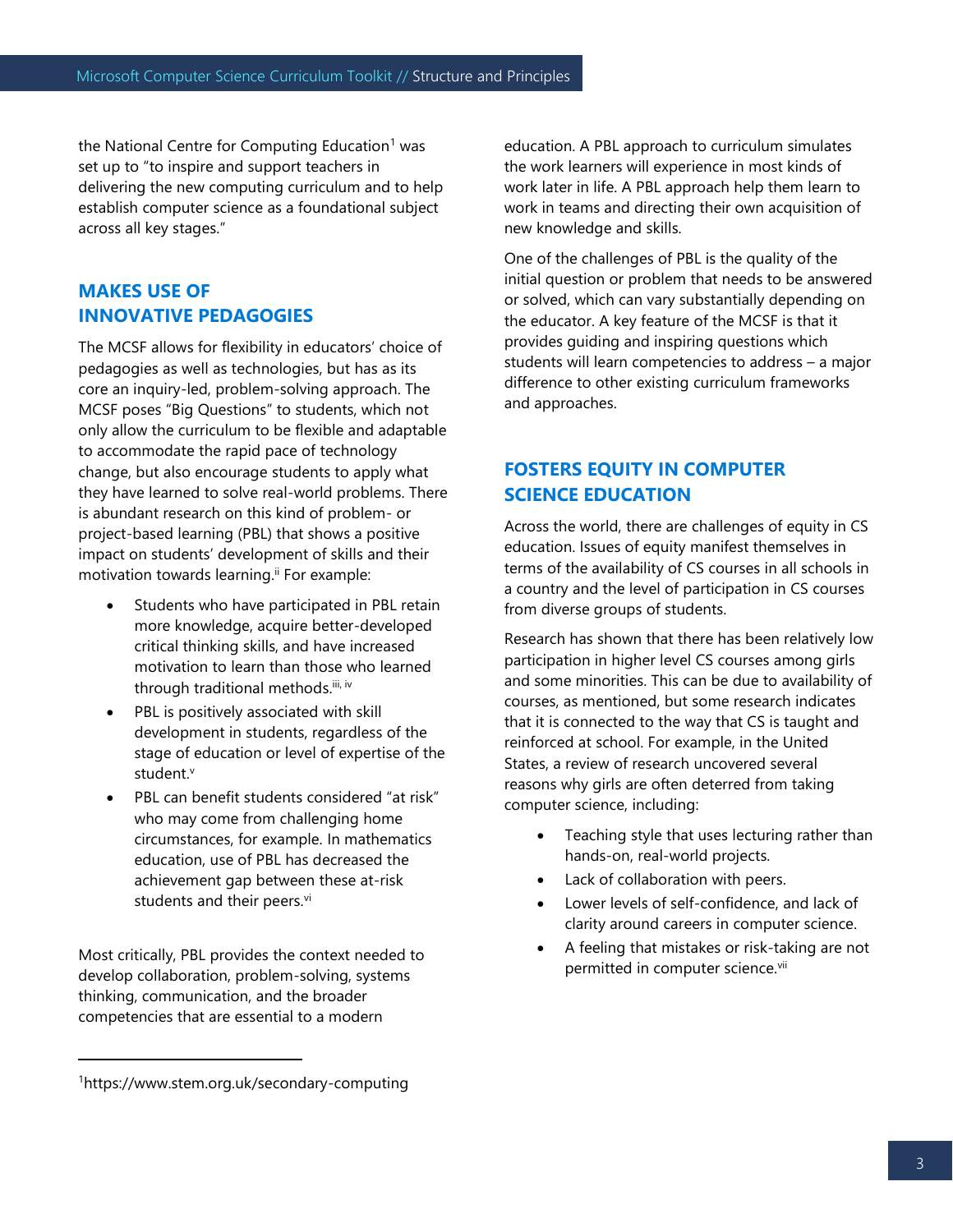In those countries that have created new CS curricula, there is also a tremendous challenge in implementation: educators feel insufficiently prepared to teach CS, and there are low levels of recruitment of CS graduates to the teaching profession. When CS professionals do become educators, they often lack the pedagogical skills to understand how to teach the very topic they have used throughout their own careers.<sup>viii</sup> As a result, the need for in-service CS professional development is immense. Given these challenges, at global scale, there is a clear incentive for collective action to more effectively design CS curricula and prepare educators appropriately to engage students in impactful CS learning.

The MCSF takes advantage of several approaches supported by the research literature to help make the teaching of CS more equitable to students of all backgrounds and abilities. For example, equity is overtly woven into the learning goals, concepts, and challenges in the MCSF. Students study the impacts of computer science on issues of accessibility as well as the positive and negative impacts of AI on society. The deliverables associated with many CS tasks provide opportunities for non-native language speakers to demonstrate competency without having to produce as much written work as they might in other subject areas. The project-based and inquirybased learning approach uses real-world, socially relevant problems to help engage females and underrepresented minorities in computer science.

The MCSF takes into account that not all schools have adequate equipment to provide an "ideal" CS education. However, many topics, especially in primary schools, can be learned without computers. This curriculum makes many suggestions for "unplugged" learning: i.e., computing activities that don't require physical hardware. Block-based programming helps to make some concepts of programming and CS more accessible to younger children. The MCSF also provides a variety of approaches to each topic, accomplished by the various learning goals, concepts, and challenges offered, that will help meet the varied learning needs of students of all ages.

Finally, to reach the widest possible range of learners throughout their education, the MCSF offers three possible graduation pathways: academia, vocational, or entrepreneurial. The MCSF believes that all learners should have access to a CS education, should they desire, regardless of their ultimate career trajectory.

# **PROVIDES FLEXIBILITY TO ENCOURAGES LOCAL ADAPTATION**

It is important to note that Microsoft is not providing a prescriptive, one-size-fits-all computing curriculum. Rather, the MCSF is exactly as the name suggests: a framework. A fully developed curriculum requires substantial creation and adaptation of schemes of work, classroom activities, and a system of assessment, including the development of standards. This necessitates substantial input from local educators and education experts who understand the context of a country's education system and the conditions inside its schools.

However, what Microsoft is supplying with this framework is more than just a matrix of topics to be covered and their progression. The MCSF gives guidance on the topics that should be covered in an innovative and enduring CS curriculum and the sequence in which they should be covered. It does not provide high-stakes assessments but suggests projects and lab work that can allow students to apply their learning to demonstrate their mastery of the necessary CS outcomes. The MCSF does provide links to Microsoft and other high-quality training, programs and learning resources that can be used by CS educators and students, but it leaves plenty of room for addition of local content and resources. In other words, the MCSF provides sufficient detail to be adopted by schools but is flexible enough for different countries to adapt to suit their context or preferences.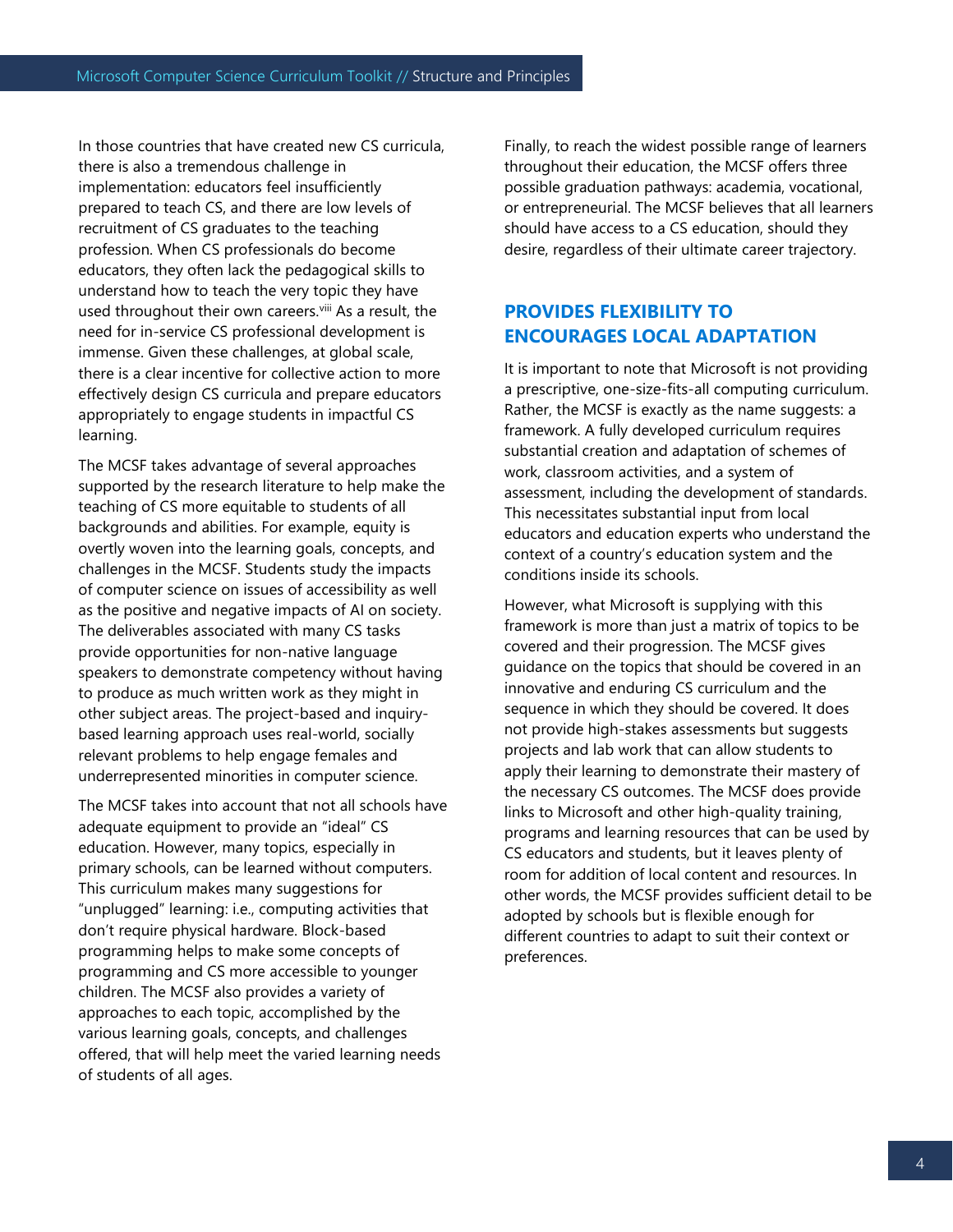# **GIVES STUDENTS A FOUNDATION IN CS WHILE INTRODUCING THEM TO CUTTING-EDGE CONTENT**

Before developing this framework, research was conducted to identify global best practices to learn from what has already been done in developing CS curricula at a school level.

Where possible, the authors examined countries that provided curriculum spanning all ages from K-12, but in some cases the computer science curricula were only offered in secondary school. In other countries, the computer science curriculum is part of a much larger Computing or Digital Technologies curriculum that also includes other technology-related topics.

Certain key topics were identified as being commonly used to organize the high-level content domains within the curricula. These include content domains such as:

- Computing systems: including system fundamentals, computer organization and hardware
- Data and data-related topics
- **Networks**
- Algorithms
- Programming
- Impacts: including cultural and social impacts of computing
- Computational thinking
- Problem solving: often a combination of computational thinking and algorithms.

The MCSF includes this core content so that even those countries who already have national curricula or standards in computer science might benefit from the Big Ideas, Big Questions or resources provided in the MCSF. However, the MCSF also includes content on such cutting-edge technologies as artificial intelligence (AI), cloud, blockchain, and quantum computing which, according to the research, are often omitted from other national curricula.

# **PROVIDES REAL-WORLD CONTEXT BY USING THE UNITED NATIONS SUSTAINABLE DEVELOPMENT GOALS**

As part of the [United Nations 2030 Agenda for](https://sdgs.un.org/goals)  [Sustainable Development,](https://sdgs.un.org/goals) member countries agreed on 17 Sustainable Development Goals (SDGs) which require countries to work together to solve the most urgent problems facing our world today. The 17 SDGs are related to each other – none can be achieved in isolation – and are present in some form in developed and developing nations alike.

The MCSF takes advantage of the UN SDGs as themes for the Big Questions across all Domains in Phases 3 and 4. Solving the SDGs will require innovative, global solutions, and the MCSF aims to prepare students to tackle challenging problems such as these with cutting-edge technology and superior problem-solving and analytical skills. Furthermore, by connecting CS learning objectives to real-world problems, the MCSF hopes to engage learners in the topics and inspire them to develop solutions to realworld problems rather than simply completing abstract tasks.ix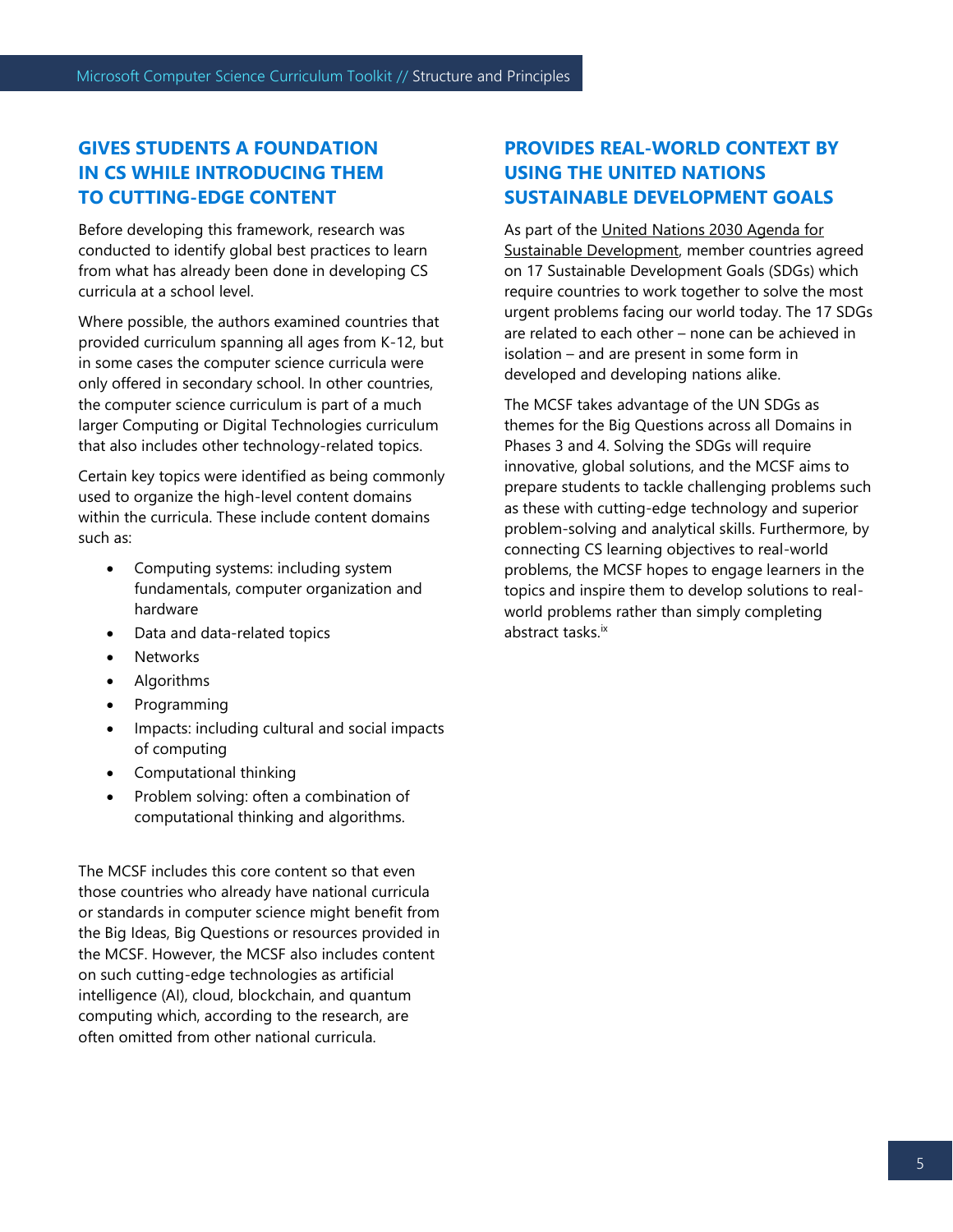

Specifically, SDGs have been mapped against each of the Big Question, Sprint, and Pitches in the project and business phases. Students are expected to research the given SDG and explore problems that can be solved with CS. They need to demonstrate an understanding of how CS can make a positive impact towards the SDG if their proposed solution was to be implemented and scaled in the real world. To this end they will need to identify and specify target segmentations and use cases. Ideally, students will build prototypes that demonstrate creative and realistic solutions.

# **TAKES ADVANTAGE OF MICROSOFT EXPERTISE, CONTENT, PROGRAMS AND SUPPORT RESOURCES**

Through Microsoft's work in primary, secondary and higher education and with computer scientists and programmers, a vast array of content, training and other support resources are available for educators and students of computer science at all levels.

• List of programs and resources with brief description.

The MCSF provides a broader vision of CS – one that allows students to acquire an inspiring 360-degree experience of the world of computing and enables them to acquire the broader set of skills required to innovate with technology as an outlet for their creativity. The wealth of accompanying resources from Microsoft help make this possible.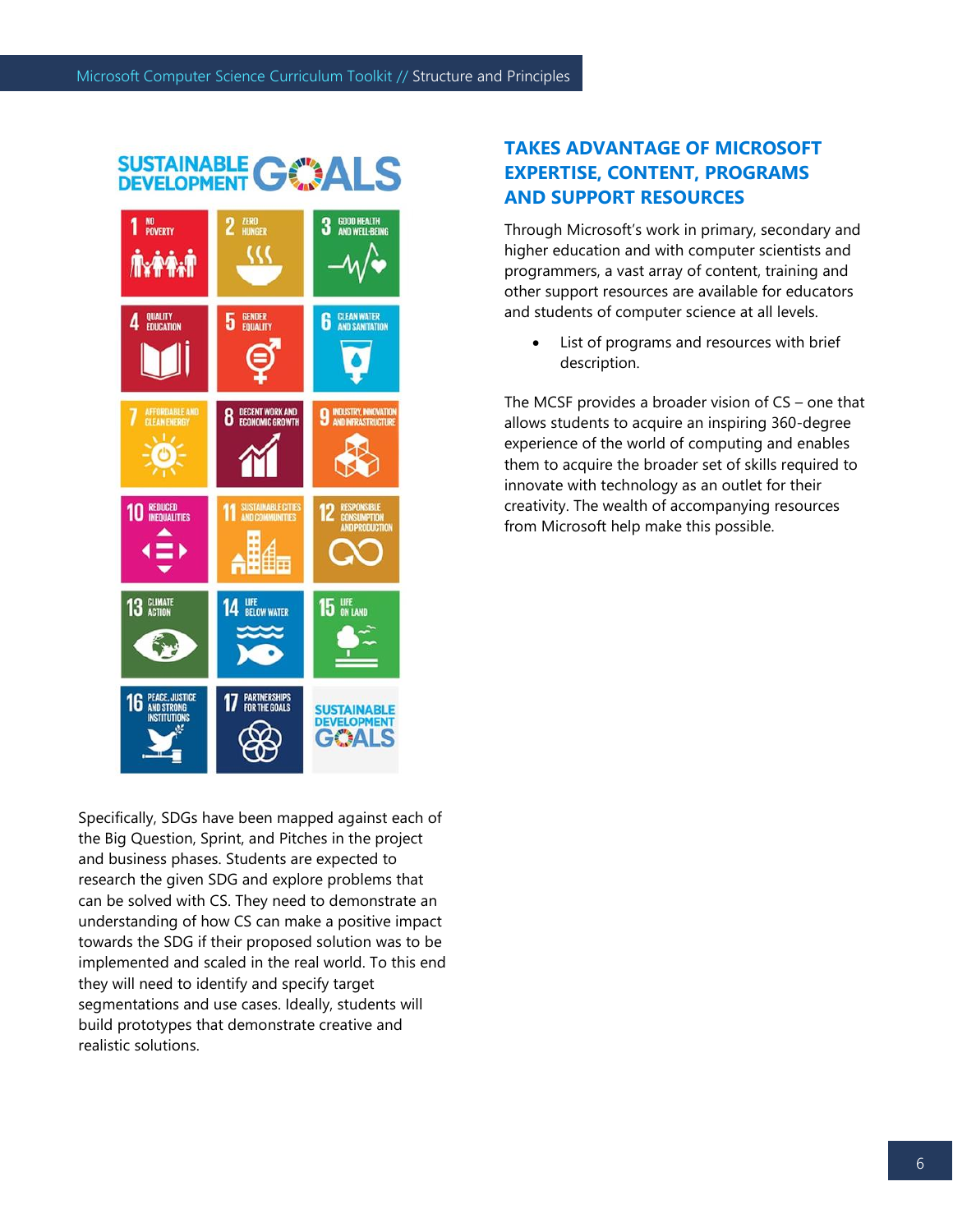# **ORGANIZATION OF THE CURRICULUM FRAMEWORK**

The structure of the MSCF was developed to adhere to the tenets of what the academic literature says about quality instructional design and curriculum development, as well as what learning sciences research tells us about how students learn.

Guiding the organization of the MSCF is the principle from learning sciences research that all learning should build on learners' prior knowledge.<sup>x</sup> Thus, topics are arranged to provide a foundation for learners in early years and build upon that knowledge as the student's journey through the curriculum progresses. The real-world applicability of the questions the MCSF poses allows learners to relate to what is being taught by being able to compare topics to things they already know and understand from their own life experience.xi

The MSCF follows the "Understanding by Design" (UBD) curriculum design framework<sup>xii</sup> that is thought of by many as one of the standards for high-quality curriculum development.<sup>xiii</sup> While much curriculum development is driven by content, the UBD framework involves what the authors call "backward design." That is, instead of choosing content and designing learning around it, UBD dictates first defining the objectives around what students should be able to understand for each topic and designing the curriculum (including content and assessment) around those. These objectives should be based on social needs or expectations around the subject area, learning standards, and research into the kind of understanding need for application of learning. xiv

Finally, the structure of the MSCF has been developed in a way that aims to build expertise in computer science, which is necessary if students wish to pursue further study or enter the workforce as computer scientists. Many curriculum and exam systems focus on students' ability to absorb information and simply recall it on an exam. This does not develop expertise, which involves knowing the conditions and contexts in which it is appropriate to apply certain parts of the

knowledge one has acquired.<sup>xv</sup> Experts have a lot of knowledge but are able to retrieve and employ what they need for the specific scenario, something which high-stakes exams and other tests can fail to assess.

The design and progression of the MSCF, including Domains, Big Ideas, and Big Questions with application in real-world scenarios, aim to take all of this research into account.

# **STRUCTURE**

At every stage, the MCSF aims to address the aforementioned issues with current CS curricula, and to meet the needs expressed by governments. The structure of the curriculum and the chosen terminology are designed to address the issue of CS curricula being unappealing to learners. The MCSF makes use of descriptors that are more engaging for learners and lend themselves to project- or problembased approaches to learning computer science. Specifically:

- At the top organizational level of the MCSF are Domains. Domain replaces the term "topic" in a traditional curriculum.
- Underneath Domains are Big Ideas, which represent a learning pathway and continue throughout a student's journey through the MCSF, from age 5 to age 18. Big Ideas might be referred to as "themes" in a traditional curriculum. In other words, they are concepts that serve as the main point around which a learning pathway is structured.
- Each Big Idea contains Big Questions, which are akin to "modules" in a traditional curriculum. A Big Question specifies the main subject of a discreet package of learning and contains its own outcomes.
- Each Big Question contains Learning goals, Concepts and Challenges, a link to a UN Sustainable Development Goal (SDG), and specifications for supporting content.
- The challenges lead to specific Computational Thinking, Data Literacy and Design Thinking competencies.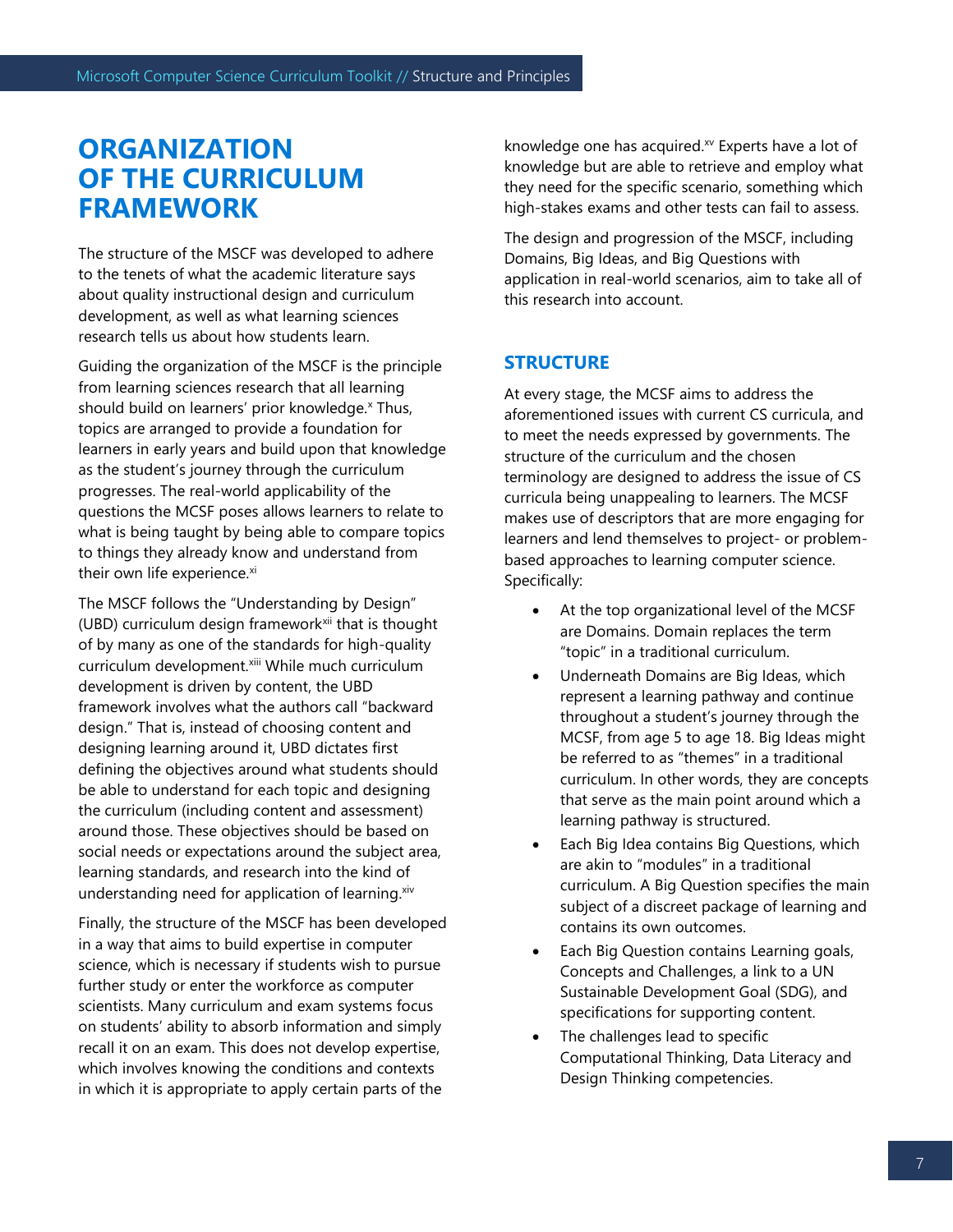#### Phases

The MCSF follows the International Standard Classification of Education (ISCED 2011) created by UNESCO, which is used by international organizations to provide common terminology for education phases.<sup>xvi</sup> It is described in Table 6.

#### Table 6. ISCED levels and their equivalent school level.

|   | Primary education                     |
|---|---------------------------------------|
| 2 | Lower secondary education             |
| 3 | Upper secondary education             |
| 4 | Post-secondary non-tertiary education |

These phases are mapped to ages, and each year is given a level. The age shown will be the maximum ages of students in a year group; for example, where Table 7 indicates Age 6, the age range for that level is ages 5 to 6. The levels map to the US "K" calibration.

Table 7. ISCED levels and their corresponding ages.

| <b>ISCED 2011 PHASES</b> | <b>AGE</b> | <b>LEVEL</b> |
|--------------------------|------------|--------------|
|                          | 6          |              |
|                          |            | 2            |
|                          | 8          | 3            |
|                          | q          |              |
|                          |            | д            |

Table 8 below sets out the key features of the MCSF as it applies to each phase. One of the MCSF's key competencies is "Design Thinking," and its inclusion is discussed in detail in the section entitled "Competencies, Design Thinking." Different levels of Design Thinking offer a way to structure the levels to reflect the broader goals of the MCSF. Students move through 4 levels of Design Thinking, lower to higher order thinking skills<sup>xvii</sup> - "Foundation, Product, Project and Business."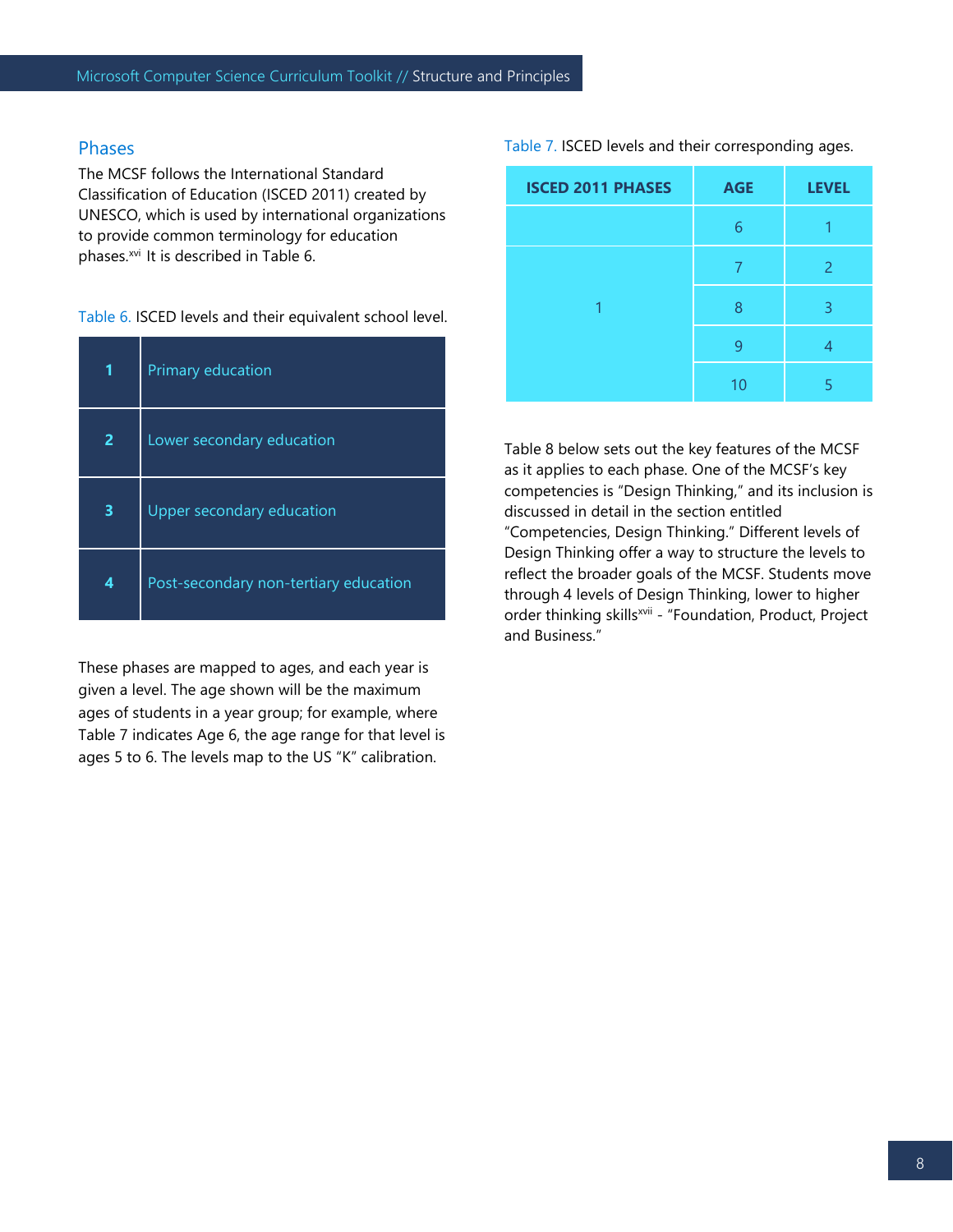Table 8. Key features of the MCSF at each ISCED level.

|                | <b>ISCED</b><br>2011 PHASE                                                  | <b>LEVELS OF THINKING</b>                                                                                                                                                                                                       | <b>DESCRIPTION - MCSF</b>                                                                                                                                                                                                                                                                                                                                                                                                                                                                                                                                                                                                                    |
|----------------|-----------------------------------------------------------------------------|---------------------------------------------------------------------------------------------------------------------------------------------------------------------------------------------------------------------------------|----------------------------------------------------------------------------------------------------------------------------------------------------------------------------------------------------------------------------------------------------------------------------------------------------------------------------------------------------------------------------------------------------------------------------------------------------------------------------------------------------------------------------------------------------------------------------------------------------------------------------------------------|
| $\mathbf{1}$   | <b>PRIMARY</b><br><b>EDUCATION</b>                                          | <b>Foundation Level</b><br>Knowledge<br>Comprehension<br>Interpreting<br>Explaining<br>$\bullet$<br>Identifying<br>$\bullet$<br>Factual - knowledge of<br>terminology, specific<br>details and elements                         | Here, students should be provided with fundamental skills in<br>CS and establish a solid foundation for learning. To enable<br>students to follow clear learning pathways, the patterns of<br>themes and topics established in Phase 1 are carried through<br>to Phase 4. In most countries Phase 1 is less structured and<br>rigidly timetabled as subsequent K-12 schooling phases, and<br>the types of learning challenges presented to the students in<br>this curriculum framework will reflect this.                                                                                                                                   |
| $\overline{2}$ | <b>LOWER</b><br><b>SECONDARY</b><br><b>EDUCATION</b>                        | <b>Product Level</b><br>Apply<br>Implementing<br>$\bullet$<br>Executing<br>$\bullet$<br>Translating<br>$\bullet$<br>Conceptual - Knowledge<br>of classification and<br>categories, principles,<br>and generalizations           | Students in the first stage of secondary education will build on<br>their primary CS education, following the same patterns and<br>learning pathways established in Phase 1. The main difference<br>between Phase 1 and Phase 2 is that CS will most likely be<br>formally timetabled alongside other key subject areas.                                                                                                                                                                                                                                                                                                                     |
| 3              | <b>UPPER</b><br><b>SECONDARY</b><br><b>EDUCATION</b>                        | <b>Project Level</b><br>Analyze<br>De-constructing<br>$\bullet$<br>Differentiating<br>$\bullet$<br>Organizing<br>$\bullet$<br>Conceptual - Knowledge<br>of classification and<br>categories, principles,<br>and generalizations | In the second stage of secondary education the MCSF specifies<br>learning activities which prepare students for tertiary education<br>and/or acquiring skills relevant to employment. Usually in this<br>phase students will pick subjects from a range of options, so CS<br>is likely to be competing with other subjects for student<br>enrolment. The key difference between this phase and the<br>previous phases is that students who select CS will now have<br>more time to dedicate to the subject. This is reflected in the<br>MCSF by an increase in the number of units that students<br>would be expected to take in this phase. |
| 4              | <b>POST-</b><br><b>SECONDARY</b><br><b>NON-TERTIARY</b><br><b>EDUCATION</b> | <b>Business Level</b><br>Synthesis<br>Coordinating<br>Critiquing<br><b>Testing</b><br>Procedural - Application<br>of specific skills,<br>techniques, and methods                                                                | Here, the MCSF specifies learning experiences that build on<br>Phase 3 and prepare students for the labor market; entry to<br>tertiary education; or directly into entrepreneurship. Subject<br>matter straddles upper secondary and tertiary education.                                                                                                                                                                                                                                                                                                                                                                                     |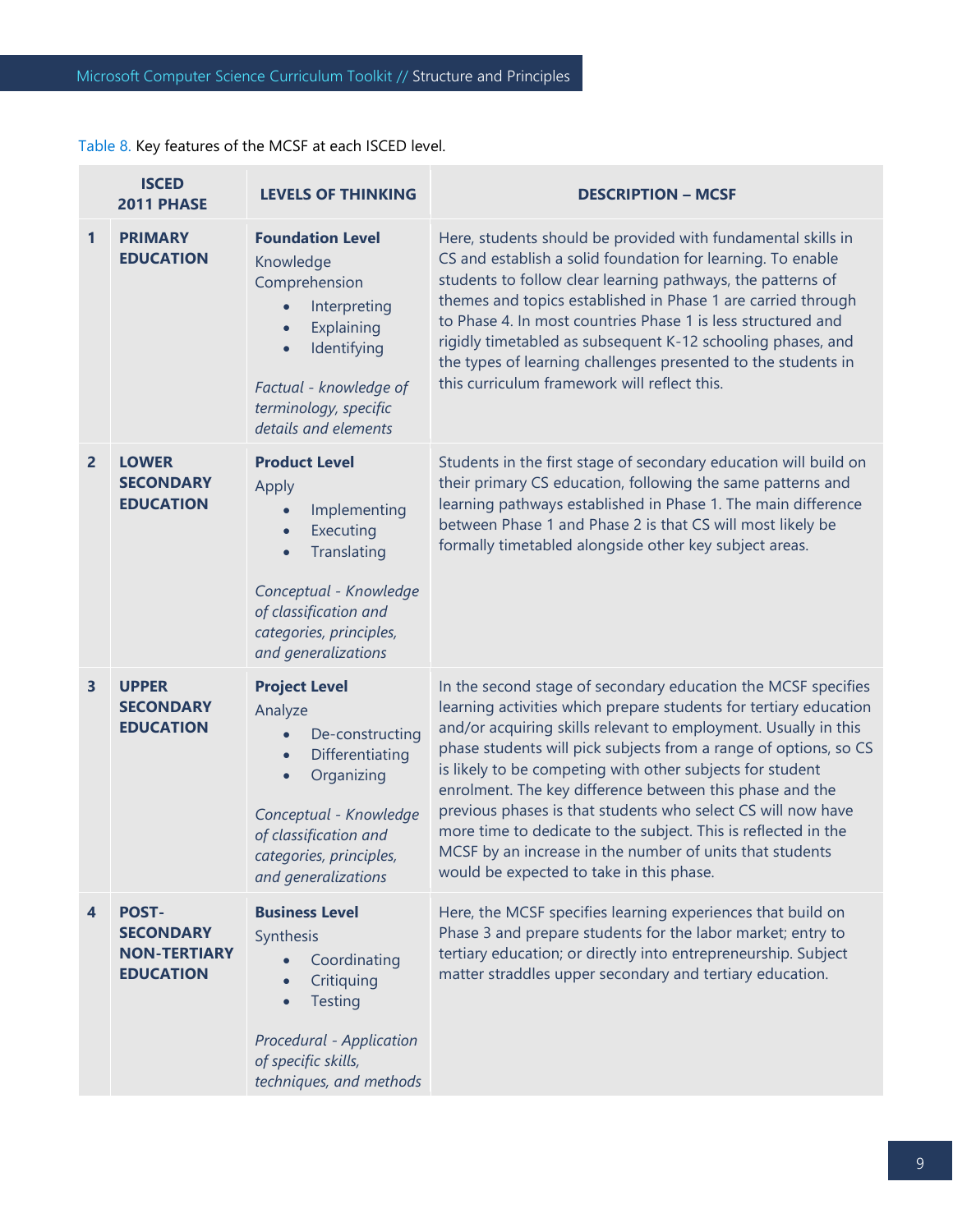#### **Compulsory CS education and the MCSF**

There is very little international consistency in how countries apply their national curricula across year groups in primary and secondary education.<sup>xviii</sup> For example, in some countries CS is an option offered only at the secondary level, whereas in others, it forms part of the national, required curriculum throughout a child's primary and secondary school education. The MCSF curriculum is based on the expectation that Phases 1 and 2 are compulsory; in other words, all students in primary and lower secondary are entitled to take CS, while Phases 3 and 4 are optional. The MSCF is designed so that up to Level 10 the CS curriculum will be taken by all children.

Between Levels 10 and 13, students elect to take the subject, so more time is spent in the curriculum compared to previous years.

#### Domains

This curriculum specifies six Domains. Three of these Domains align with established computer science curriculum topics. Three new Domains have been established to address currency and appeal problems with existing curricula. Each of these Domains and what they contain are explained in detail in section X.

Figure 1 shows how existing CS curricular topics (see Table 3) have been integrated into the curriculum, where new Domains have been created, and competencies added.

Figure 1. How CS curricular topics are integrated in the MCSF

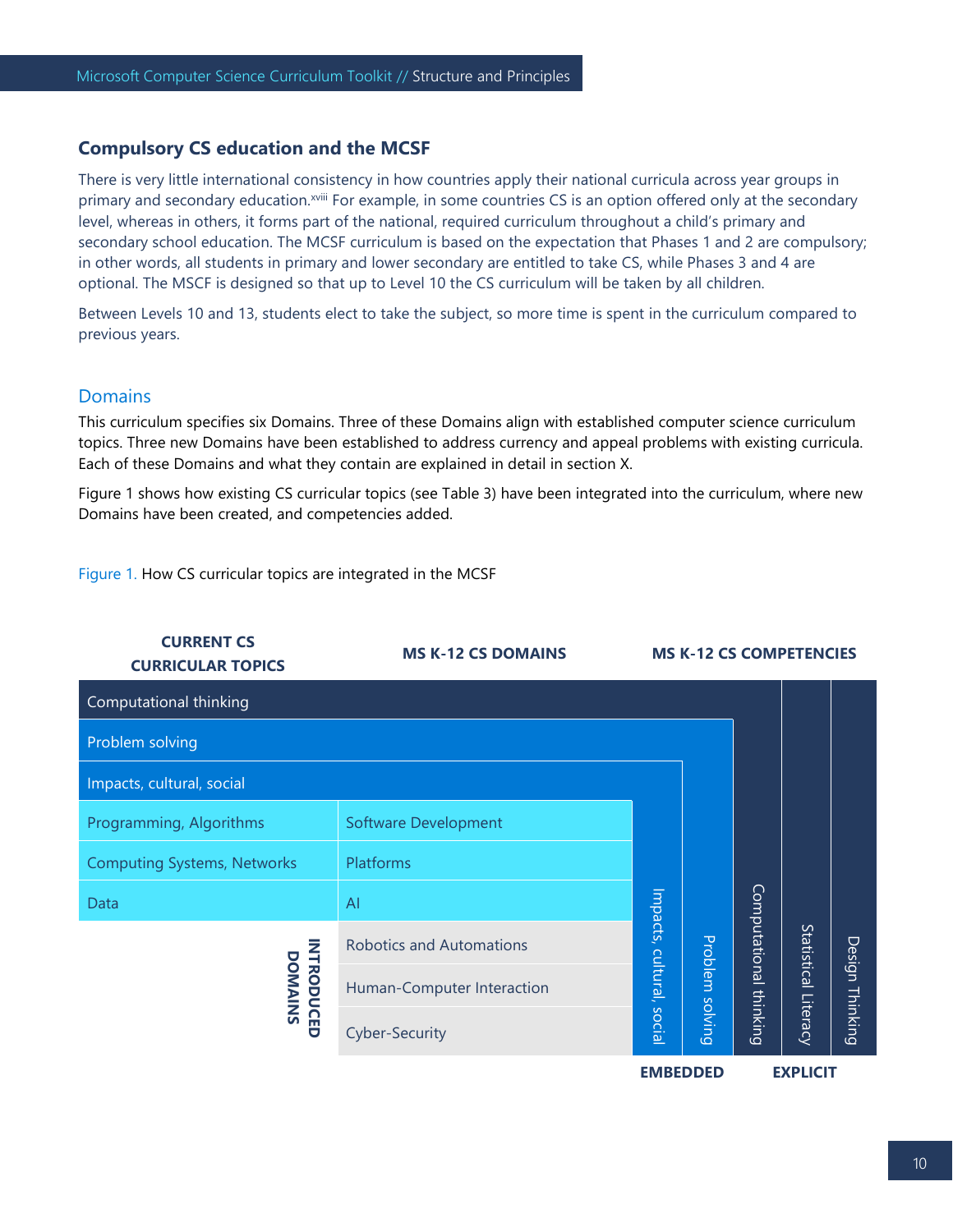#### Domains in primary education

While each of the six domains listed in Table 2 are also present in Phase 1 of the MSCF, the terminology in the domain titles might seem daunting or overly complex for learners in primary school. For this reason, the six domains have been organized under three over-arching categories that are more suitable to primary school educators, learners, and parents. Those three categories are working with code, working with data, and working with computers. The domain organization underneath those categories is represented as follows.

| <b>WORKING WITH CODE</b>              |                                               |                         | <b>WORKING WITH DATA</b>             | <b>WORKING WITH COMPUTERS</b>               |                                           |  |
|---------------------------------------|-----------------------------------------------|-------------------------|--------------------------------------|---------------------------------------------|-------------------------------------------|--|
| <b>SOFTWARE</b><br><b>DEVELOPMENT</b> | <b>ROBOTICS &amp;</b><br><b>AUTOMATION</b>    | <b>DATA AND AI</b>      | <b>PLATFORMS</b><br><b>AND CLOUD</b> | <b>HUMAN-COMPUTER</b><br><b>INTERACTION</b> | <b>CYBERSECURITY</b>                      |  |
| Solving<br>Complexity                 | <b>Sensing Your</b><br>World                  | Solving<br>Intelligence | <b>Making Machines</b><br>Compute    | <b>Making Computing</b><br>Interactive      | The Challenge of<br><b>Digital Safety</b> |  |
| Writing<br>Programs                   | Controlling<br><b>Your World</b>              | Learning from<br>Data   | Connecting<br>Computers              | <b>Designing User</b><br><b>Experiences</b> | Securing<br>Computing                     |  |
| Developing the<br>Web                 | Making<br><b>Environments</b><br><b>Smart</b> | Making Al Fair          | Delivering Web<br><b>Services</b>    | <b>Making Computing</b><br>Accessible       | Infotagion                                |  |

Most countries operate between 2 and 5 academic terms.xix Therefore three "Domains" are specified per year. Each year, students will complete a set of learning objectives for three Domains.



As there are six Domains in each Phase, three Domains are covered in one year, and the other three Domains are covered the following year.



This process repeats until Level 10.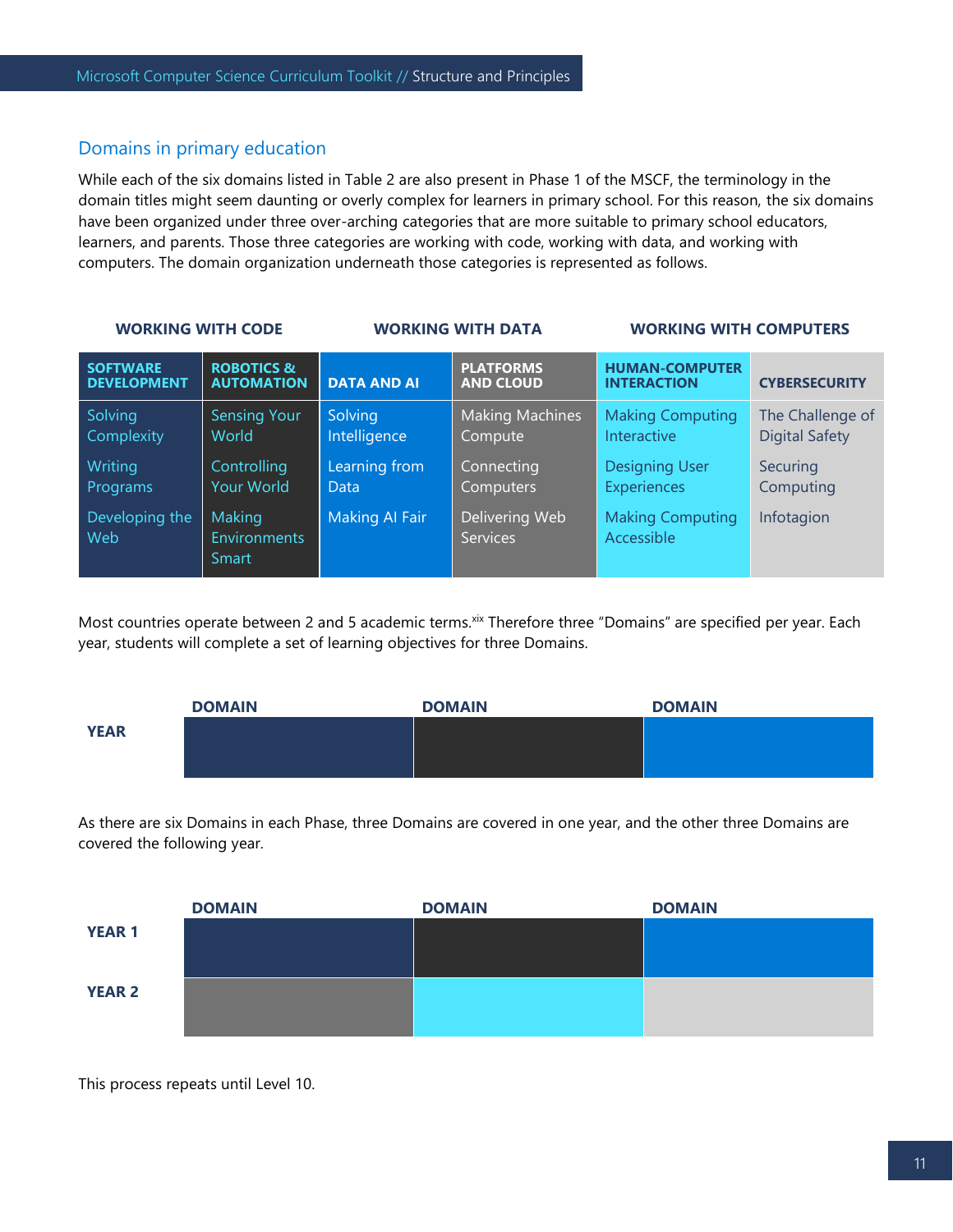# Big ideas

Each Domain contains three Big Ideas which contain learning pathways. An important feature of this curriculum framework is that learning pathways – Big Ideas - extend from Phase 1 to Phase 4.



### Big questions

Each Big Idea contains Big Questions. In Phases 1 and 2, students will work through two or three Big Questions per Domain. The graphic below shows the placement of the Big Questions in the darker boxes.



Chronological progression through the curriculum involves students working on one Big Question in one Domain at a time.

|            |                                                  |               | <b>DOMAIN</b> |               |   | <b>DOMAIN</b> |               |   | <b>DOMAIN</b> |               |   | <b>DOMAIN</b> |   | <b>DOMAIN</b> |   |   | <b>DOMAIN</b> |  |
|------------|--------------------------------------------------|---------------|---------------|---------------|---|---------------|---------------|---|---------------|---------------|---|---------------|---|---------------|---|---|---------------|--|
| <b>AGE</b> | <b>LEVEL</b>                                     | $\mathcal{Q}$ | $\mathcal{Q}$ | $\mathcal{Q}$ | Ô | $\dot{Q}$     | $\mathcal{Q}$ | ò | Ô             | $\mathcal{Q}$ |   | ç             | ç | Ō             | ç |   | $\bigcirc$    |  |
| b          |                                                  | $\Omega$      |               |               | 0 |               |               | Q |               |               |   |               |   |               |   |   |               |  |
|            | 2                                                |               |               |               |   |               |               |   |               |               | 2 |               |   |               |   | 2 |               |  |
|            | $\cdot$<br>¥<br>$=$ Big question<br>$=$ Big Idea |               |               |               |   |               |               |   |               |               |   |               |   |               |   |   |               |  |

Three Big Questions are specified per year for Phases 1 and 2.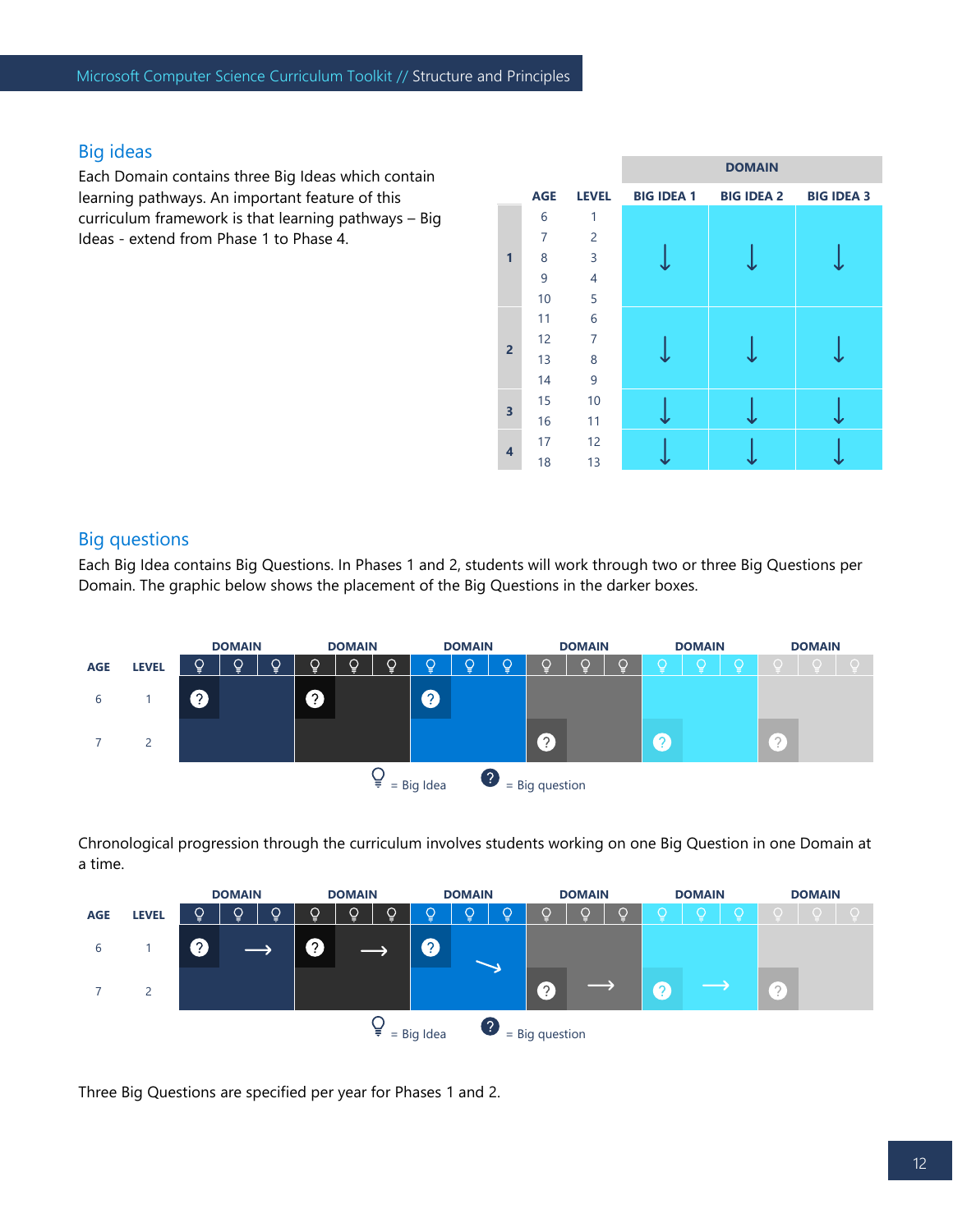In Phase 3 (based on UK GCSE) year 1, the MCSF recommends six "labs" followed by six short open-ended projects in year two (one per half-term using the UK as a template). The Big Question of the lab is similar to what students would do in science and engineering subjects at University – i.e., experiments or practical activities with a specific learning goal.



In Phase 4 (based on UK A-Level) the MCSF specifies 18 "labs" for year 1, followed by three longer-term, openended projects in the final year.



# Time allocation

To develop the following time allocation recommendations for each phase of the curriculum, the authors consulted guidelines provided by the two United Kingdom exam boards (OCR and AQA), the International Baccalaureate computer science curriculum, and multiple schemes of work provided to primary and secondary school educators on the Computing at School online community.<sup>xx</sup> These guidelines are to aid educators in their planning for implementing this curriculum; it is possible that the actual time required may differ slightly or may need to be adjusted to suit the requirements of a local education system.

| <b>PHASE</b>   | 1-YEAR<br><b>PROVISION</b> | <b>TIME</b><br><b>EACH</b> | <b>TOTAL</b><br><b>TIME</b> |
|----------------|----------------------------|----------------------------|-----------------------------|
| 1              | 3 Big Questions            | 10 hrs                     | 30 hrs                      |
| $\overline{2}$ | 3 Big Questions            | 10 hrs                     | 30 hrs                      |
| $3 - 1$        | 6 "Labs"                   | 10 hrs                     | $60$ hrs                    |
| $3 - 2$        | 6 Projects (Sprints)       | 10 hrs                     | 60 hrs                      |
| $4 - 1$        | 18 "Labs"                  | $6:40$ hrs                 | <b>120 hrs</b>              |
| $4 - 2$        | 3 Projects (Pitches)       | 40 hrs                     | <b>120 hrs</b>              |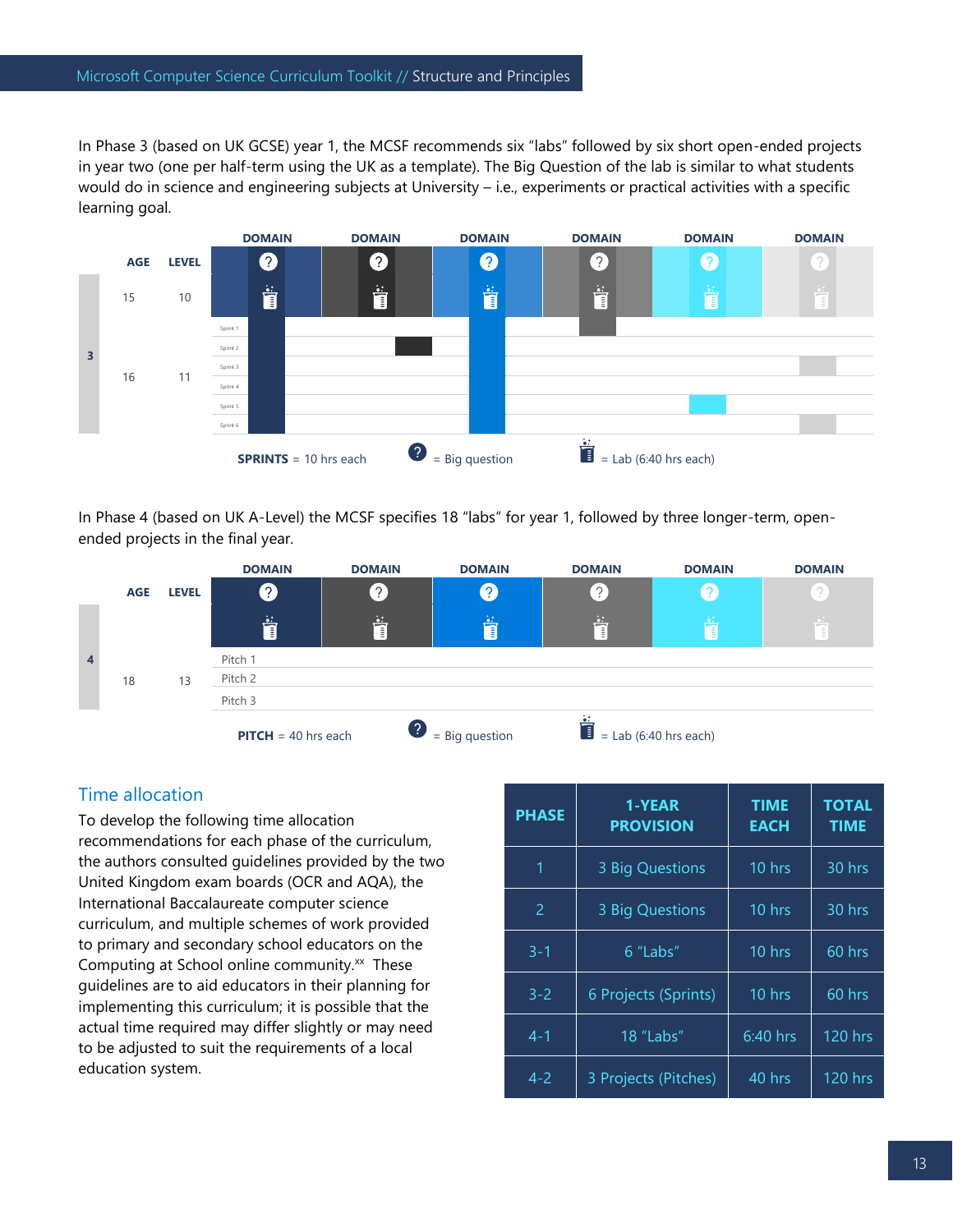#### Learning Goals

Each Big Question sets out learning goals. Learning goals will begin with active verbs that refer to cognitive processes set out in k12cs.org's K-12 Computer Science Framework,<sup>xxi</sup> including, for example -

- Understand
- **Appreciate**
- Know

### **Concepts**

Each Big Question specifies what key concepts should be learned.

### **Challenges**

Each Big Question contains practical challenges. Each Challenge is designed to produce clear, assessible outcomes and enable students to acquire competencies in computational thinking, data literacy, and design thinking, as discussed in the following sections.

# Computational Thinking

Andreas Schleicher, Director of the OECD Directorate for Education and Skills recommends focusing on the computational thinking skills that students can use to shape the technologies of tomorrow.<sup>xxii</sup> Key abilities include:

- Decomposition breaking down a complex problem or system into smaller, more manageable parts.
- Pattern recognition looking for similarities among and within problems
- Abstraction  $-$  focusing on the important information only, ignoring irrelevant detail
- Algorithms developing a step-by-step solution to the problem, or the rules to follow to solve the problem

#### Data Literacy

Data Literacy is the ability to read, work with, analyze, communicate about, and question data and statistics. It is an essential skill for understanding and being able to explain the workings of AI, for example.

# Design Thinking

Developed at the Stanford d.school, xxiii Design Thinking is a methodology that teaches individuals new strategies to solve problems. The design process challenges students to combine empathy, ingenuity, and rationality to meet user needs and create successful solutions with an innovator's mindset. Students are taught to defer judgment early in the process, which reduces fear of failure and encourages thinking outside the box.

A core innovation skillset, design thinking goes beyond problem solving. Design thinking is an iterative approach that uses prototyping for continuous user feedback and engagement and is an essential skill for developing products – a key goal of the MCSF.

Design Thinking is also a practical tool for integrating 21st century skills into the classroom. It makes direct connections between content students learn in class and the world beyond their school. Key steps in the process include:

- Empathize
- Define
- Ideate
- Prototype
- Test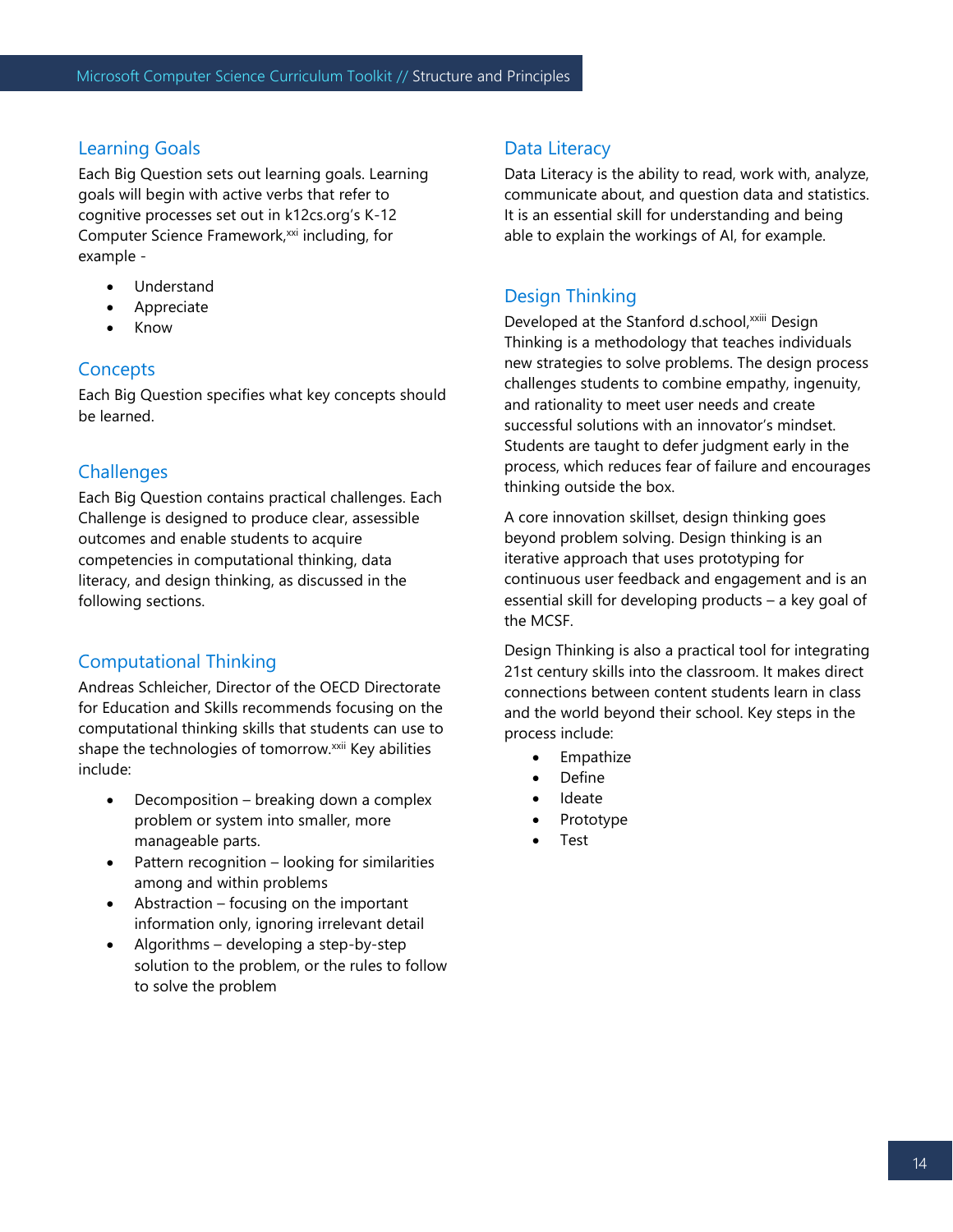#### **SUPPORTING CONTENT**

Each Big Question includes recommendations for content to support the challenges, which originate from a wide range of sources. Local content can easily be used to replace or augment the examples provided.

#### Structure Summary

At the highest level, the curriculum framework structure is depicted in the following figures:

Context is provided through project-based learning approaches at the Big Question level. Content is organized at Domain levels, where each Domain contains three Big Ideas under which are the Big Questions. The end goal is the learning, which is defined by the acquisition of three competencies – Computational Thinking, Data Literacy, and Design Thinking.



# **ATTAINMENT TARGETS AND PROGRESSION**

The MCSF attainment targets and progressions have two elements:

- **Competencies**
- Transversal skills and knowledge

### **Competencies**

The MCSF is aligned to "Computing Progression Pathways, CAS<sup>xxiv</sup>" and "Progression of Computer Science Teachers Association (CSTA) K-12 Computer Science Standards, Revised 2017. xxv"

However, MCSF goes beyond these standards with additional innovative thinking that reflects the need to emphasize areas such as AI, The Cloud, IoT, and emerging human-computer interfaces; and to encourage creativity and entrepreneurialism.

Therefore, the MCSF explicitly prescribes the following sets of competencies:

- Computational Thinking
- Data Literacy
- Design Thinking

# Computational Thinking

The computational thinking descriptors are based on two sets of standards:

- Computer Science Teachers Association (CSTA) K-12xxvi – labeled "CTSA" in the following tables.
- Computing At School (CAS)<sup>xxvii</sup> marked in blue, labeled "CAS" in the following tables.

Other descriptors are bespoke to the MCSF, and are marked in green and labeled "MCSF" in the following tables.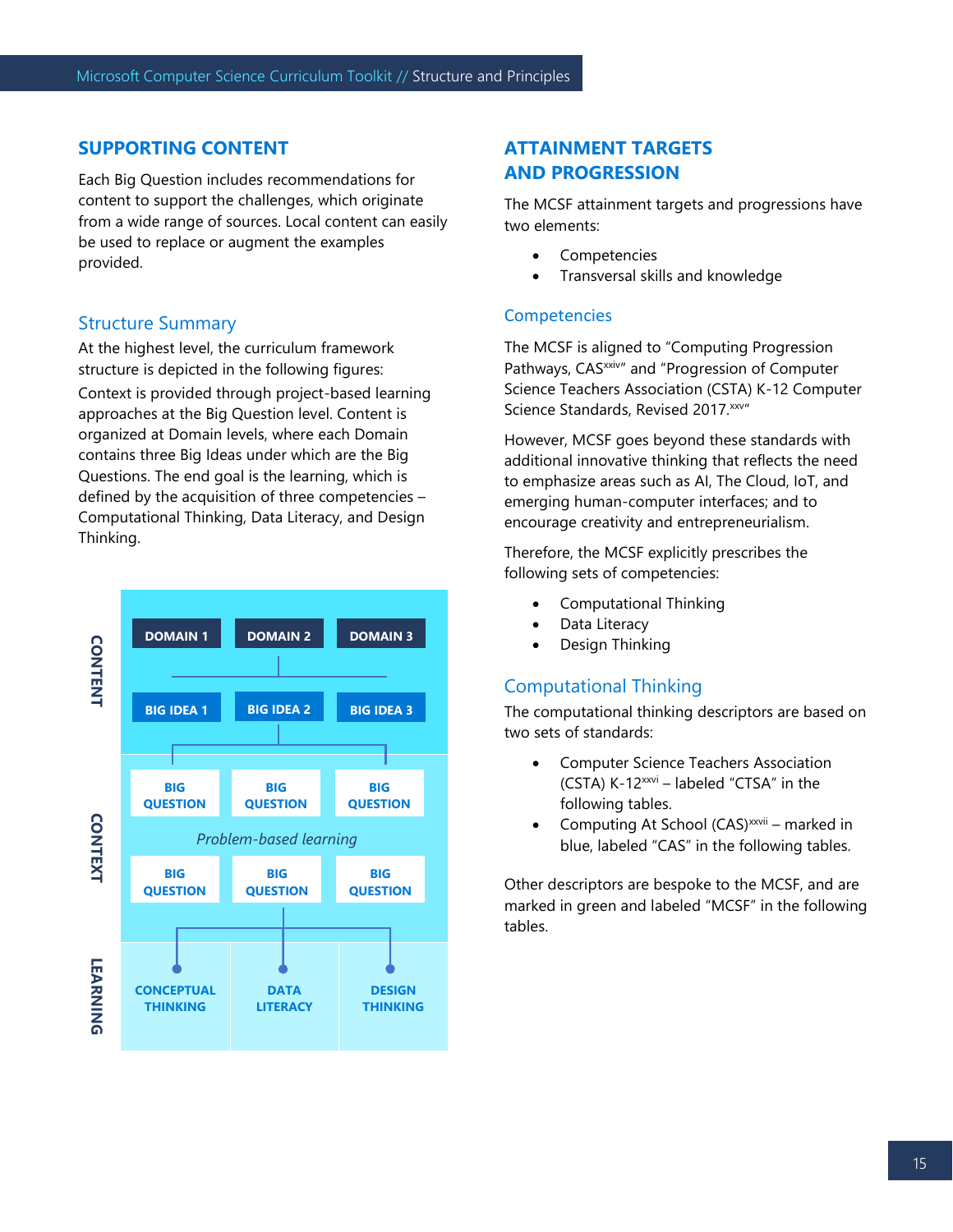#### **BY THE END OF PHASE 1 (FOUNDATION LEVEL), STUDENTS CAN:**

| Level (K)      | <b>Competency Descriptor</b>                                                                                                                   | <b>Standard</b> | <b>Ref</b>       |
|----------------|------------------------------------------------------------------------------------------------------------------------------------------------|-----------------|------------------|
| 1              | Understand the process of computing – input, memory, process,<br>output                                                                        | <b>MCSF</b>     |                  |
| 1              | Explain that computers collect data from various input devices,<br>including sensors and application software                                  | CAS             | <b>H&amp;P 3</b> |
| 1              | Understand that computers have no intelligence and that computers<br>can do nothing unless a program is executed                               | CAS             | <b>H&amp;P 1</b> |
| $\overline{2}$ | Explain the role of electricity in computing systems and processes                                                                             | <b>MCSF</b>     |                  |
| 3              | Write sequences, events, loops, and conditionals                                                                                               | <b>MCSF</b>     |                  |
| 3              | Create programs that include sequences, events, loops, and<br>conditionals                                                                     | <b>CSTA</b>     | $1A-AP-10$       |
| 3              | Use post-tested loops e.g., "until," and a sequence of selection<br>statements in programs, including an "if," "then," and "else"<br>statement | CAS             | <b>P&amp;D 3</b> |
| 3              | Program robots                                                                                                                                 | <b>MCSF</b>     |                  |
| 4              | Make a cipher work                                                                                                                             | <b>MCSF</b>     |                  |
| 5              | Construct static web pages using HTML and CSS                                                                                                  | CAS             | <b>C&amp;N 5</b> |

### **BY THE END OF PHASE 2 (PRODUCT LEVEL), STUDENTS CAN:**

| Level (K)      | <b>Competency Descriptor</b>                                                                                  | <b>Standard</b> | Ref              |
|----------------|---------------------------------------------------------------------------------------------------------------|-----------------|------------------|
| 7              | Manage complexity with diagrams, procedures, and tools to<br>develop, organize, version, share and reuse code | <b>MCSF</b>     |                  |
| $\overline{7}$ | Use C code functions, variables, and structures in a control solution                                         | <b>MCSF</b>     |                  |
| $\overline{7}$ | Apply practical experience of a high-level textual language                                                   | CAS             | <b>P&amp;D 5</b> |
| 8              | Describe how internal and external parts of computing devices<br>function to form a system                    | <b>CSTA</b>     | $1B-CS-01$       |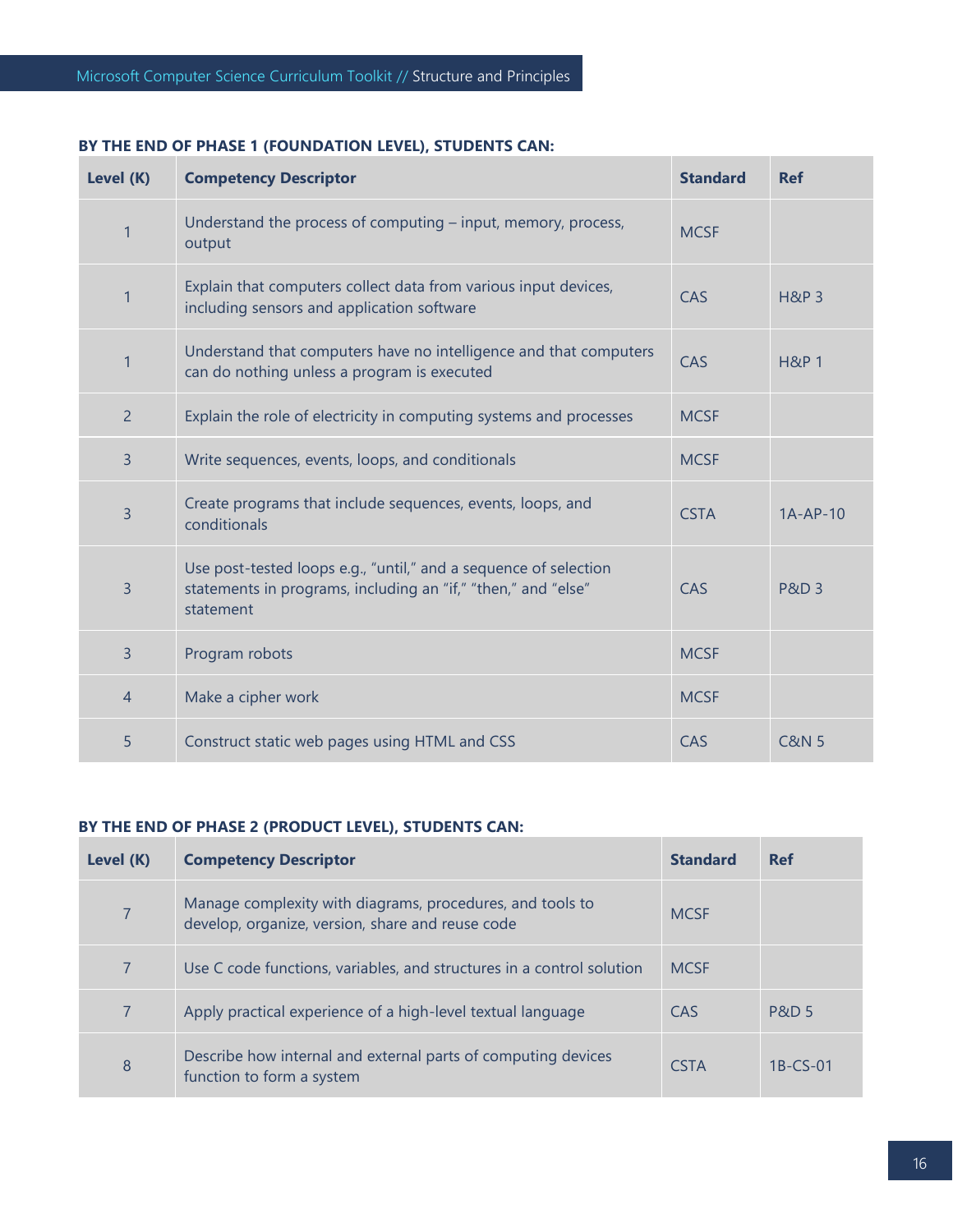| 8 | Understand the main functions of the operating system                                                                             | CAS         | $H\&P$ 4      |
|---|-----------------------------------------------------------------------------------------------------------------------------------|-------------|---------------|
| 8 | Explain and use strong passwords to protect devices and<br>information from unauthorized access                                   | <b>CSTA</b> | $1A-NI-04$    |
| 8 | Discuss real-world cybersecurity problems and how personal<br>information can be protected                                        | <b>CSTA</b> | $1B-NI-05$    |
| 8 | Recommend security measures to address various scenarios based<br>on factors such as efficiency, feasibility, and ethical impacts | <b>CSTA</b> | $3A-NI-06$    |
| 9 | Develop programs that combine control structures, including nested<br>loops and compound conditionals                             | <b>CSTA</b> | $2 - AP - 12$ |

# **BY THE END OF PHASE 3 (PROJECT LEVEL), STUDENTS CAN:**

| Level (K) | <b>Competency Descriptor</b>                                                                                                                                                   | <b>Standard</b> | <b>Ref</b>       |
|-----------|--------------------------------------------------------------------------------------------------------------------------------------------------------------------------------|-----------------|------------------|
| 10        | Use data analysis tools and techniques to identify patterns in data<br>representing complex systems                                                                            | <b>CSTA</b>     | $3B-DA-05$       |
| 10        | Decompose problems into smaller components through systematic<br>analysis, using constructs such as procedures, modules, and/or<br>objects                                     | <b>CSTA</b>     | $3A-AP-17$       |
| 10        | Access pre-existing functionality from standard libraries                                                                                                                      | <b>MCSF</b>     |                  |
| 10        | Program an RPA process                                                                                                                                                         | <b>MCSF</b>     |                  |
| 10        | Know the relative merits of different network methods, the role of<br>Internet protocols and how packets, IP addresses, and memory work                                        | <b>MCSF</b>     |                  |
| 10        | Understand data transmission between digital computers over<br>networks, including the Internet i.e., IP addresses and packet<br>switching                                     | CAS             | <b>C&amp;N 5</b> |
| 10        | Explain the names of hardware e.g., hubs, routers, switches, and the<br>names of protocols e.g., SMTP, iMAP, POP, FTP, TCP/ IP, associated<br>with networking computer systems | CAS             | <b>C&amp;N 5</b> |
| 10        | Explain security issues that may lead to compromised systems                                                                                                                   | <b>CSTA</b>     | $3B-AP-18$       |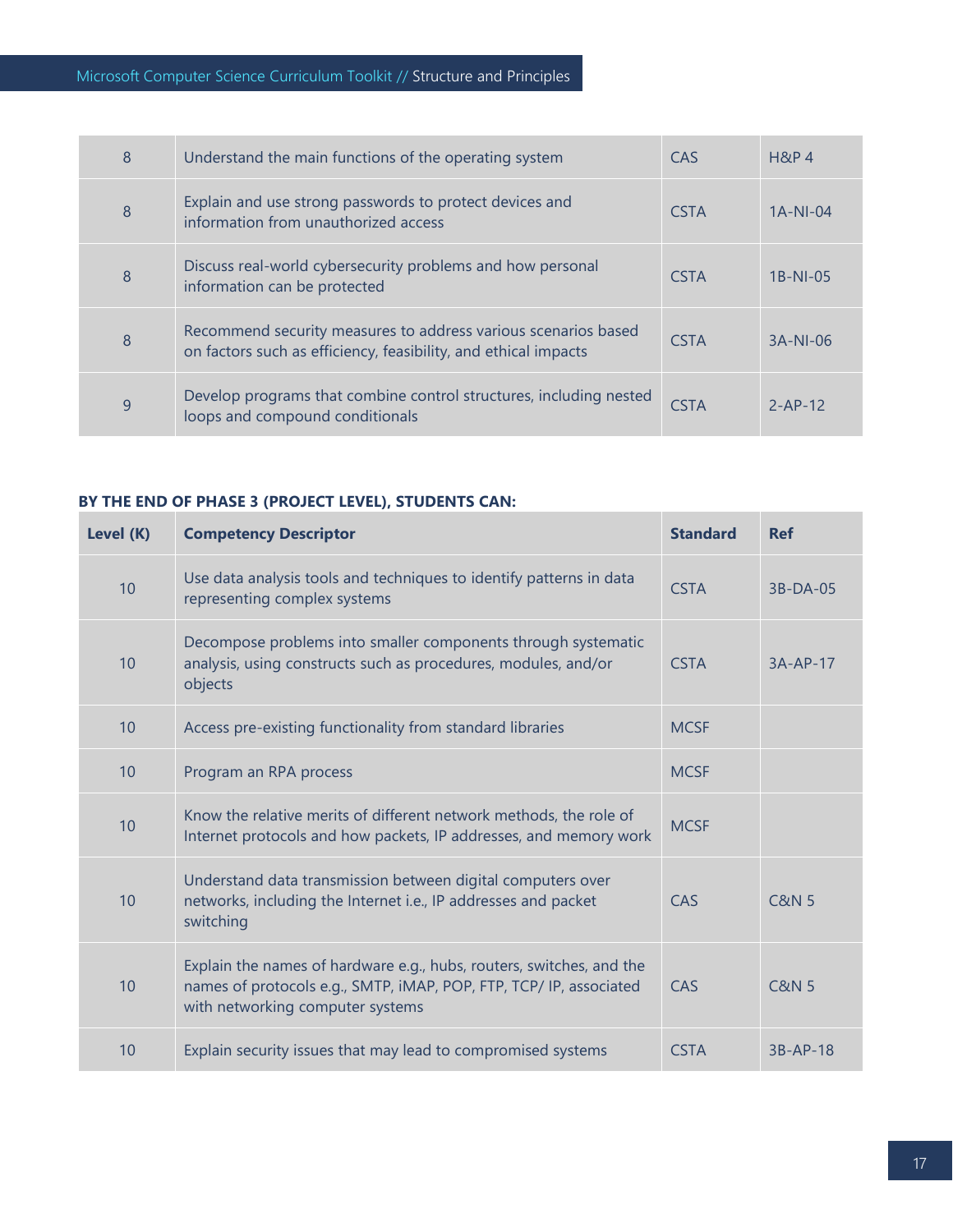| 10 | Apply multiple methods of encryption to model the secure<br>transmission of information. | <b>CSTA</b> | $2-NI-06$ |
|----|------------------------------------------------------------------------------------------|-------------|-----------|
| 11 | Apply prior descriptors to each of the six Sprints                                       |             |           |

#### **BY THE END OF PHASE 4 (BUSINESS LEVEL), STUDENTS CAN:**

| Level (K) | <b>Competency Descriptor</b>                                                                                                       | <b>Standard</b> | <b>Ref</b> |
|-----------|------------------------------------------------------------------------------------------------------------------------------------|-----------------|------------|
| 12        | Understand the power of OOP for modelling real- world phenomena,<br>create a DRY OO program with high modularity and extensibility | <b>MCSF</b>     |            |
| 12        | Apply JavaScript to create responsive, interactive webpages                                                                        | <b>MCSF</b>     |            |
| 12        | Describe how artificial intelligence drives many software and physical<br>systems                                                  | <b>CSTA</b>     | 3B-AP-08   |
| 12        | Integrate different types of sensors in an autonomous system                                                                       | <b>MCSF</b>     |            |
| 12        | Apply a range of mechatronic skills to solve robotics problems                                                                     | <b>MCSF</b>     |            |
| 12        | Apply a range of IoT skills to solve smart city/smart environment<br>problems                                                      | <b>MCSF</b>     |            |
| 12        | Write a Classical Machine Learning algorithm to classify Earth images                                                              | <b>MCSF</b>     |            |
| 12        | Demonstrate an understanding of number systems, computing<br>electronics, memory, ICs, processor types, fetch-execute cycle        | <b>MCSF</b>     |            |
| 12        | Create parameters for a Neural Network to solve a predictive<br>modeling problem                                                   | <b>MCSF</b>     |            |
| 12        | Write code to ingest data from a public API                                                                                        | <b>MCSF</b>     |            |
| 12        | Explain the fundamentals of Quantum computing                                                                                      | <b>MCSF</b>     |            |
| 13        | Application of prior descriptors to each of the three Pitches                                                                      |                 |            |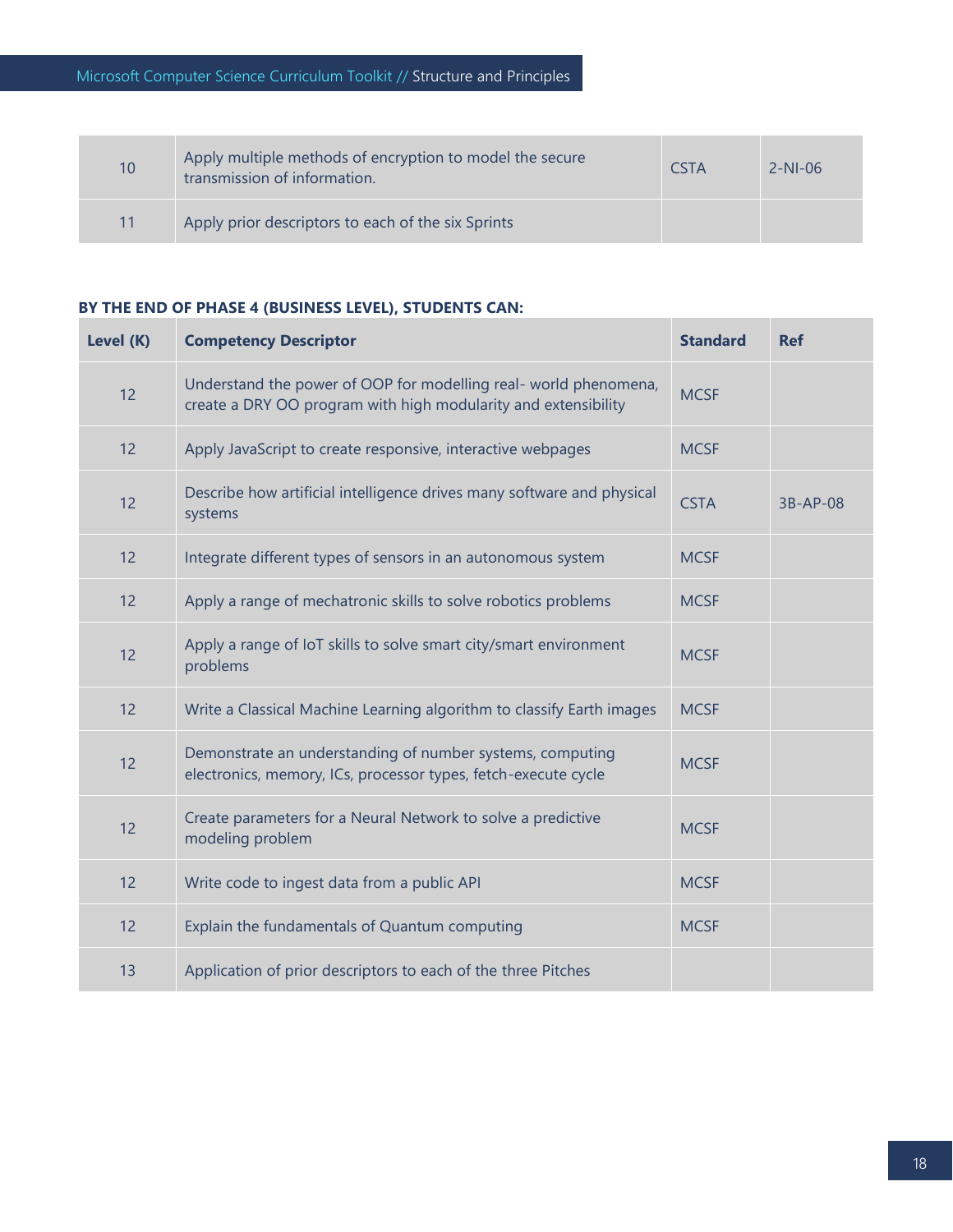#### **DATA LITERACY**

Data Literacy is the ability to understand and reason with statistics and data. It is an essential skill for understanding and being able to explain the workings of AI. These competencies also incorporate aspects of the Australian ACARA Digital Technologies Curriculum<sup>xxviii</sup> and Numeracy Progressions<sup>xxix</sup> as well as the CAS and CSTA standards described above.

|  | BY THE END OF PHASE 1 (FOUNDATION LEVEL), STUDENTS CAN: |  |
|--|---------------------------------------------------------|--|
|--|---------------------------------------------------------|--|

| Level (K)      | <b>Competency Descriptor</b>                                                                                                                                                                 | <b>Standard</b> | <b>Ref</b>       |
|----------------|----------------------------------------------------------------------------------------------------------------------------------------------------------------------------------------------|-----------------|------------------|
| $\mathbf{1}$   | Collect, visualize, and explain patterns in data                                                                                                                                             | <b>MCSF</b>     |                  |
| $\mathbf{1}$   | Recognize that data can be structured in tables to make it useful                                                                                                                            | CAS             | <b>D&amp;DR1</b> |
| $\mathbf{1}$   | Store, copy, search, retrieve, modify, and delete information using a<br>computing device and define the information stored as data                                                          | <b>CSTA</b>     | 1A-DA-05         |
| $\mathbf{1}$   | Identify and describe patterns in data visualizations, such as charts<br>or graphs, to make a prediction                                                                                     | <b>CSTA</b>     | $1A-DA-07$       |
| $\mathbf{1}$   | Demonstrate an understanding of the basic concepts of human<br>intelligence                                                                                                                  | <b>MCSF</b>     |                  |
| $\overline{2}$ | Know that digital computers use binary to represent all data, how it<br>can represent numbers and images, how computers transfer data in<br>binary relationship between binary and file size | CAS             | <b>D&amp;DR5</b> |
| 3              | Identify your position and calculate the position of a landmark or<br>object relative to your position in the real-world                                                                     | <b>MCSF</b>     |                  |
| 3              | Express probabilities numerically                                                                                                                                                            | <b>MCSF</b>     |                  |
| 3              | Understand that data can be learned from                                                                                                                                                     | <b>MCSF</b>     |                  |
| 5              | Explain how IoT can be combined with Cloud Computing to deliver<br>aggregated data from around the world                                                                                     | <b>MCSF</b>     |                  |
| 5              | Explain the concepts of bias and fairness in the context of AI and<br>automation                                                                                                             | <b>MCSF</b>     |                  |
| 5              | Understand that personal data is collected, and it is important to<br>keep this information secure                                                                                           | <b>MCSF</b>     |                  |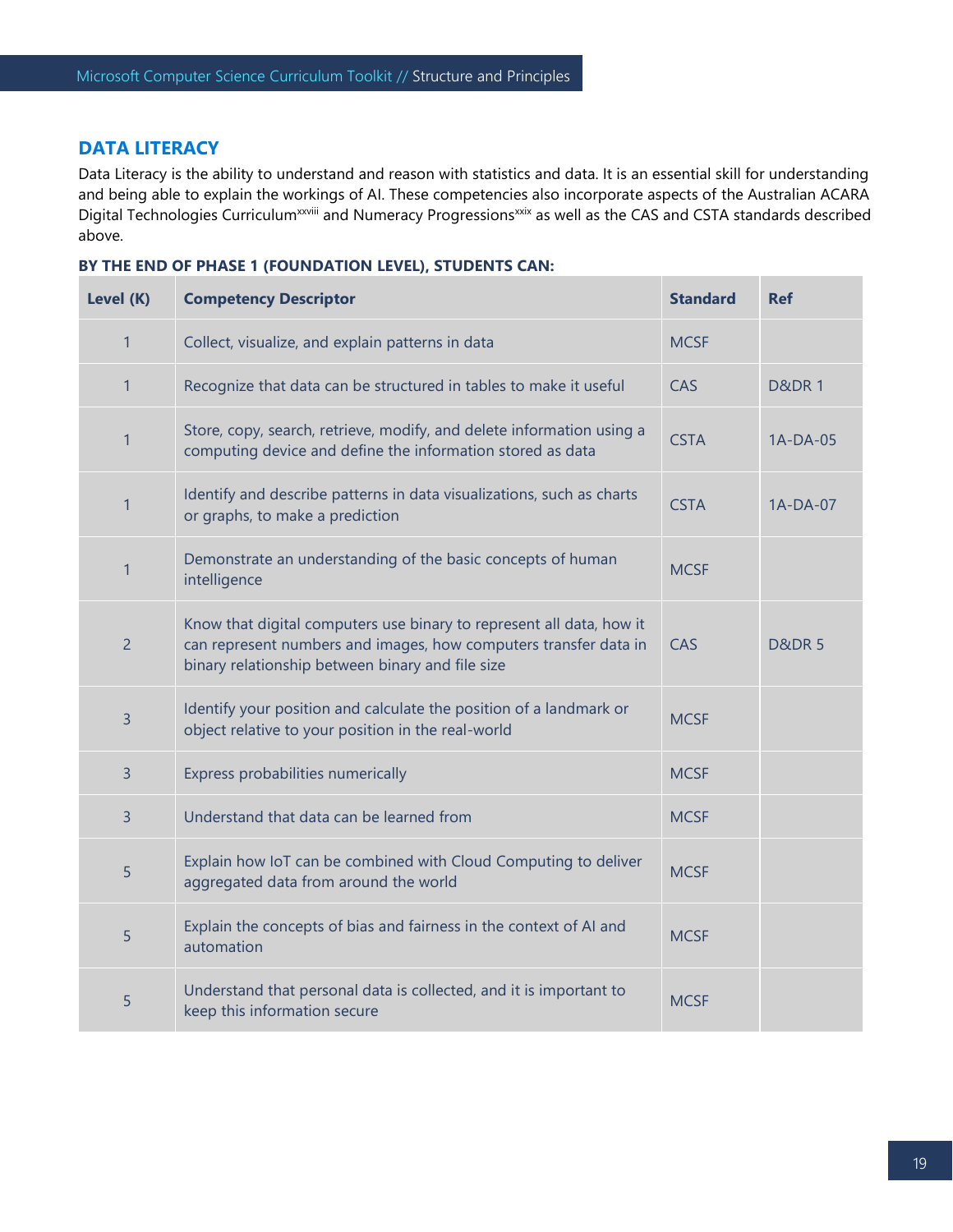| 5. | Explain what passwords are and why we use them, and use strong<br>passwords to protect devices and information from unauthorized<br>access | <b>CSTA</b> | $1A-NI-04$ |
|----|--------------------------------------------------------------------------------------------------------------------------------------------|-------------|------------|
| 5. | Keep login information private, and log off of devices appropriately                                                                       | <b>CSTA</b> | $1A-1C-18$ |

#### **BY THE END OF PHASE 2 (PRODUCT LEVEL), STUDENTS CAN:**

| Level (K)       | <b>Competency Descriptor</b>                                                                                         | <b>Standard</b> | <b>Ref</b>       |
|-----------------|----------------------------------------------------------------------------------------------------------------------|-----------------|------------------|
| $6\phantom{1}6$ | Use units and scales of computing                                                                                    | <b>MCSF</b>     |                  |
| $\overline{7}$  | Process Serial Data in a control solution                                                                            | <b>MCSF</b>     |                  |
| $\overline{7}$  | Understand how data can be used in the creative world                                                                | <b>MCSF</b>     |                  |
| 9               | Create interactive data visualizations using software tools to help<br>others better understand real-world phenomena | <b>CTSA</b>     | $3A-DA-11$       |
| 9               | Develop, apply, interpret, and communicate statistical models,<br>judgements, and arguments                          | <b>MCSF</b>     |                  |
| 9               | Use algorithms to make predictions by turning probability concepts<br>into code                                      | <b>MCSF</b>     |                  |
| $\overline{9}$  | Apply combined control technologies in a Cloud-based IoT solution                                                    | <b>MCSF</b>     |                  |
| 9               | Develop, apply, interpret, and communicate statistical models,<br>judgements and arguments                           | <b>MCSF</b>     |                  |
| 9               | Explain how data is encoded from a range of media, how it is used<br>to make predictions, and the effects of bias    | <b>MCSF</b>     |                  |
| 9               | Discuss issues of bias and accessibility in the design of existing<br>technologies                                   | <b>CSTA</b>     | $2-IC-21$        |
| 9               | Query data on one table using a typical query language                                                               | CAS             | <b>D&amp;DR5</b> |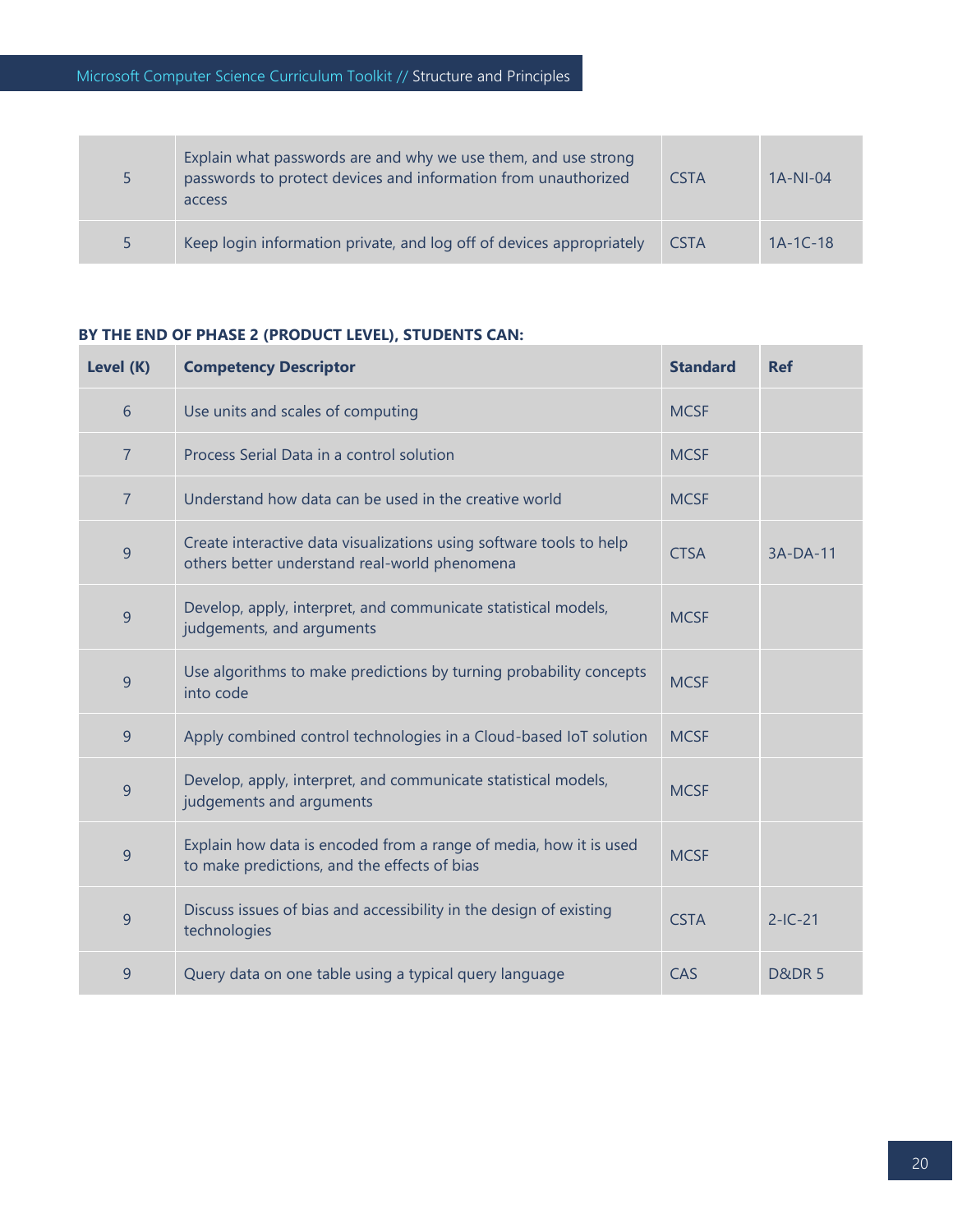# **BY THE END OF PHASE 3 (PROJECT LEVEL), STUDENTS CAN:**

| LEVEL (K) | <b>COMPETENCY DESCRIPTOR</b>                                                                                                                                                                   | <b>STANDARD</b> | <b>REF</b> |
|-----------|------------------------------------------------------------------------------------------------------------------------------------------------------------------------------------------------|-----------------|------------|
| 10        | Create a computational model that represents the relationships<br>among different elements of data collected from a phenomenon or<br>process.                                                  | <b>CSTA</b>     | $3A-DA-12$ |
| 10        | Evaluate quality, authenticity and accuracy of data and extrapolate<br>from a trend or pattern. Use a range of models and charting<br>methods to analyze, predict and communicate data stories | <b>MCSF</b>     |            |
| 10        | Clean and prepare textual data for analysis and Machine Learning                                                                                                                               | <b>MCSF</b>     |            |
| 10        | Understand the role of mathematics in encryption                                                                                                                                               | <b>MCSF</b>     |            |
| 11        | Apply prior descriptors to each of the six Sprints                                                                                                                                             |                 |            |

## **BY THE END OF PHASE 4 (BUSINESS LEVEL), STUDENTS CAN:**

| Level (K) | <b>Competency Descriptor</b>                                                                                     | <b>Standard</b> | <b>Ref</b> |
|-----------|------------------------------------------------------------------------------------------------------------------|-----------------|------------|
| 12        | Explain what a relational database is, and understand the benefits of<br>storing data in multiple tables         | CAS             | D&DR8      |
| 12        | Query, join, transform, and summarize data into useful information<br>using a typical query language such as SQL | <b>MCSF</b>     |            |
| 12        | Demonstrate understanding of the principles of Deep Learning and<br>its power, potential and limitations         | <b>MCSF</b>     |            |
| 12        | Apply supervised learning methods to classify image data                                                         | <b>MCSF</b>     |            |
| 13        | Apply prior descriptors to each of the three Pitches                                                             |                 |            |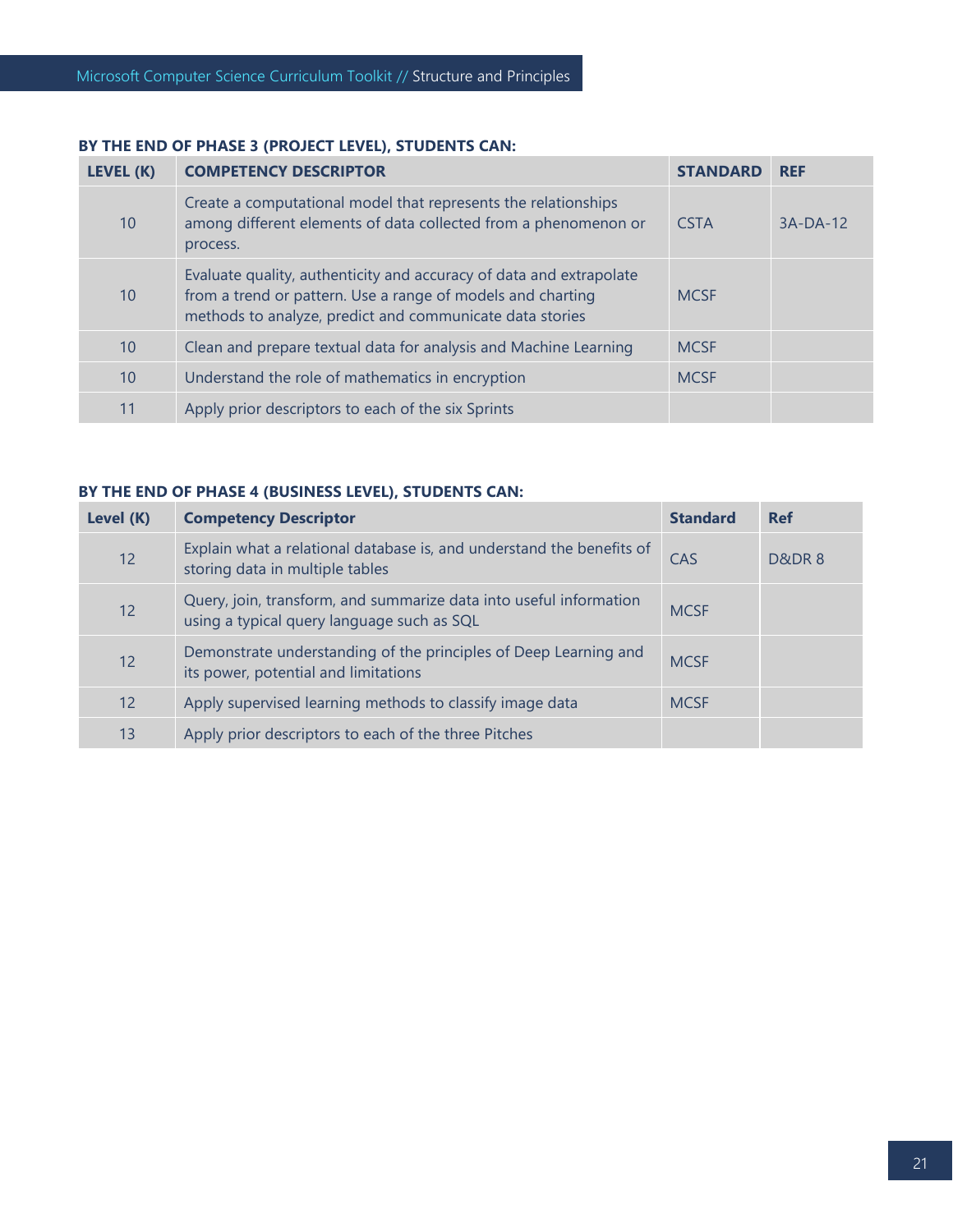#### **DESIGN THINKING**

Design Thinking is the ability to combine empathy, ingenuity, and rationality to meet user needs to solve problems. It is an essential creative skill for being able to develop solutions to problems and products. These competencies incorporate aspects of the CAS and CSTA standards described above.

#### **BY THE END OF PHASE 1 (FOUNDATION LEVEL), STUDENTS CAN:**

| Level (K)      | <b>Competency Descriptor</b>                                                                                                                                                       | <b>Standard</b> | <b>Ref</b>      |
|----------------|------------------------------------------------------------------------------------------------------------------------------------------------------------------------------------|-----------------|-----------------|
| $\overline{2}$ | Use appropriate terminology in identifying and describing the<br>function of common physical components of computing systems<br>(hardware)                                         | <b>CSTA</b>     | 1A-CS-02        |
| $\overline{2}$ | Model how information is broken down into smaller pieces,<br>transmitted as packets through multiple devices over networks and<br>the Internet, and reassembled at the destination | <b>CSTA</b>     | $1B-NI-04$      |
| $\overline{2}$ | Explain the relative merits of different types of interface                                                                                                                        | <b>MCSF</b>     |                 |
| $\overline{2}$ | Seek diverse perspectives for the purpose of improving<br>computational artefacts                                                                                                  | <b>CSTA</b>     | $1B-IC-20$      |
| $\overline{2}$ | Demonstrate safe and responsible computing                                                                                                                                         | <b>MCSF</b>     |                 |
| $\overline{2}$ | Compare how people live and work before and after the<br>implementation or adoption of new computing technology                                                                    | <b>CSTA</b>     | $1A-1C-16$      |
| 4              | Think of ways to improve the accessibility and usability of computing                                                                                                              | <b>MCSF</b>     |                 |
| 4              | Evaluate the trustworthiness of digital content and consider the<br>usability of visual design features when designing and creating digital<br>artefacts for a known audience      | CAS             | IT <sub>6</sub> |

#### **BY THE END OF PHASE 2 (PRODUCT LEVEL), STUDENTS CAN:**

| Level (K) | <b>Competency Descriptor</b>                                                                                                  | <b>Standard</b> | <b>Ref</b>       |
|-----------|-------------------------------------------------------------------------------------------------------------------------------|-----------------|------------------|
| 6         | Arrange elements of a Cloud-based stack, including a database, in a<br>diagram                                                | <b>MCSF</b>     |                  |
| 6         | Recognize and understands the function of the main internal parts of<br>basic computer architecture                           | CAS             | <b>H&amp;P 5</b> |
| 6         | Brainstorm ways to improve the accessibility and usability of<br>technology products for the diverse needs and wants of users | <b>CSTA</b>     | $3A-AP-19$       |
| 6         | Recommend improvements to design of computing experiences                                                                     | <b>MCSE</b>     |                  |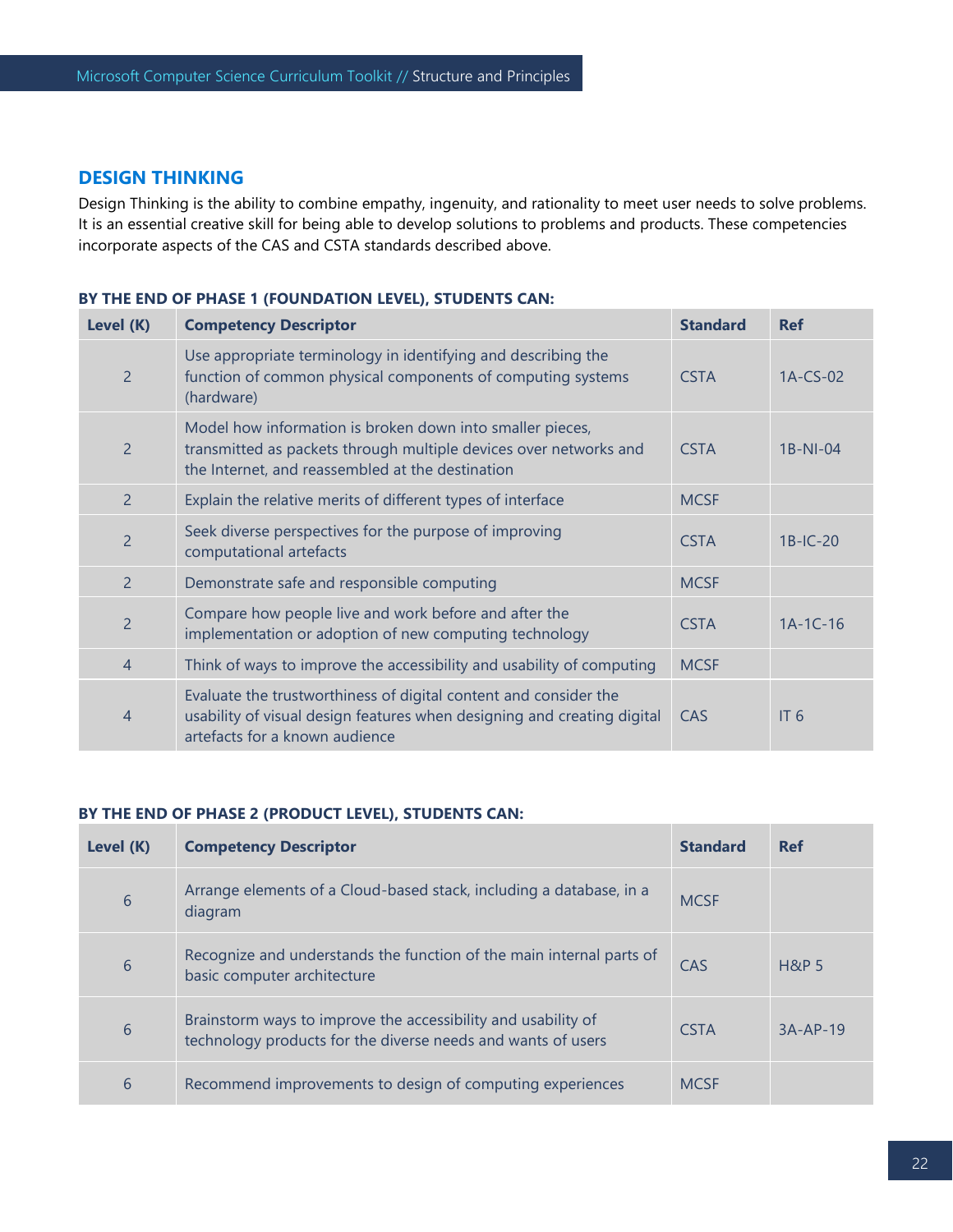| 6 | Establish ethical protocols for the online world                                                                         | <b>MCSF</b> |           |
|---|--------------------------------------------------------------------------------------------------------------------------|-------------|-----------|
| 6 | Compare trade-offs associated with computing technologies that<br>affect people's everyday activities and career options | <b>CSTA</b> | $2-IC-20$ |
| 6 | Describe trade-offs between allowing information to be public and<br>keeping information private and secure              | <b>CSTA</b> | $2-IC-23$ |
| 7 | Manage complexity with diagrams, procedures and tools and know<br>how to organize, version, share and reuse code         | <b>MCSF</b> |           |
| 8 | Use reverse engineering to understand a solution                                                                         | <b>MCSF</b> |           |

#### **BY THE END OF PHASE 3 (PROJECT LEVEL), STUDENTS CAN:**

| Level (K) | <b>Competency Descriptor</b>                                                                                              | <b>Standard</b> | <b>Ref</b>    |
|-----------|---------------------------------------------------------------------------------------------------------------------------|-----------------|---------------|
| 10        | Recommend improvements to the design of computing devices,<br>based on an analysis of how users interact with the devices | <b>CSTA</b>     | $2 - CS - 01$ |
| 10        | Apply principles of UX design                                                                                             | <b>MCSF</b>     |               |
| 10        | Understand the importance of fail-safe and zero errors in safety-<br>critical systems                                     | <b>MCSF</b>     |               |
| 11        | Produce use case scenarios, plan sequences, goals, and outcomes                                                           | <b>MCSF</b>     |               |
| 11        | Combine hardware and software network technologies                                                                        | <b>MCSF</b>     |               |
| 11        | Modify, remix, or incorporate parts of an existing program                                                                | <b>MCSF</b>     |               |
| 11        | Apply Design Thinking - Empathize, Define, Ideate, Prototype, Test                                                        | <b>MCSF</b>     |               |

# **BY THE END OF PHASE 4 (BUSINESS LEVEL), STUDENTS CAN:**

| Level (K)         | <b>Competency Descriptor</b>                                                                | <b>Standard</b> | <b>Ref</b> |
|-------------------|---------------------------------------------------------------------------------------------|-----------------|------------|
| 12                | Collaboratively deploy and manage software artefacts on a code<br>management platform (Git) | <b>MCSE</b>     |            |
| $12 \overline{ }$ | Explain the difference between Waterfall, Agile, and Scrum                                  | <b>MCSF</b>     |            |
| 12                | <b>Apply Business Model Canvas</b>                                                          | <b>MCSF</b>     |            |
| 12                | Discuss the "five tribes of AI"                                                             | <b>MCSF</b>     |            |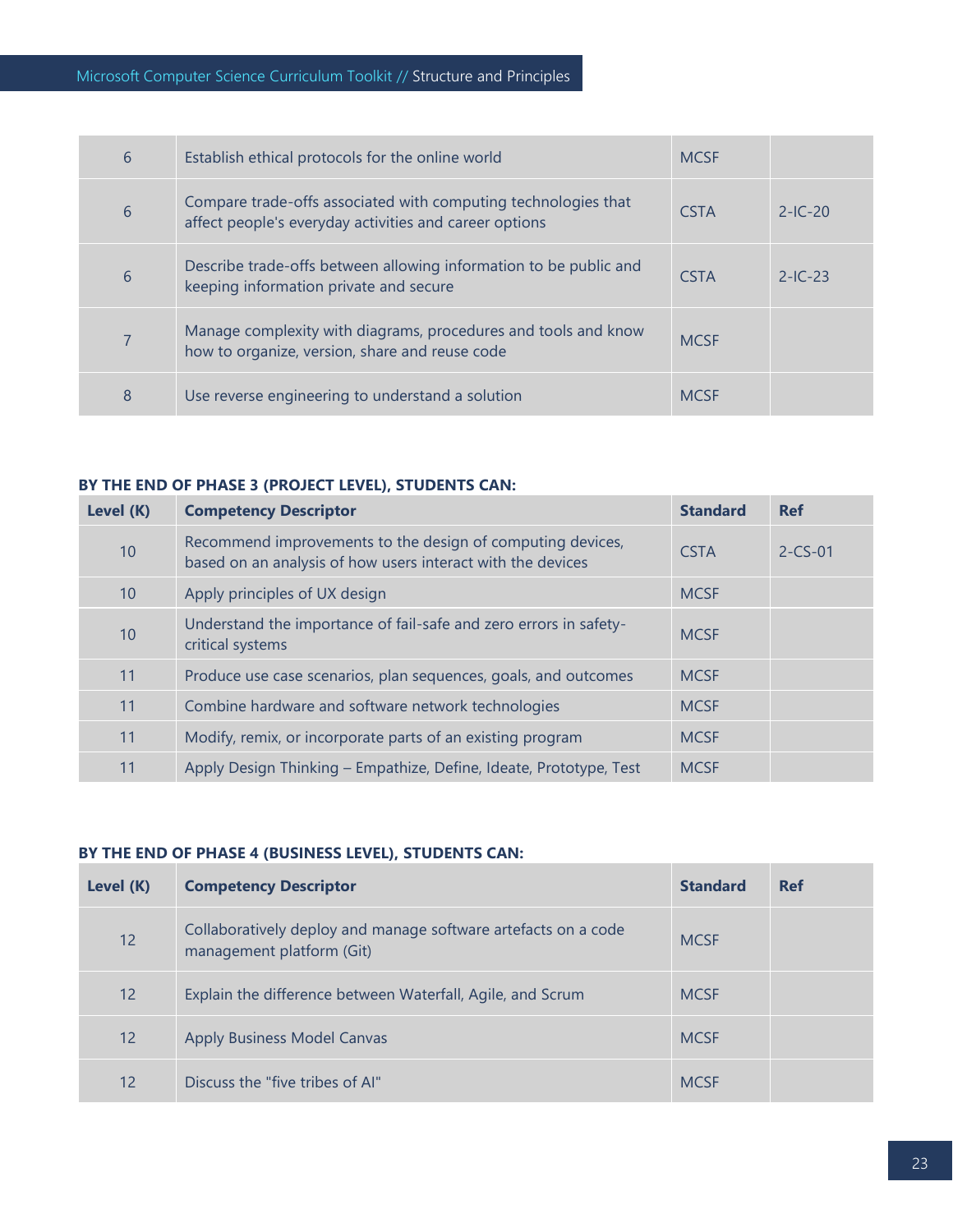| 12 | Demonstrate a working understanding of XAI and AI Ethics                                                                  | <b>MCSF</b> |  |
|----|---------------------------------------------------------------------------------------------------------------------------|-------------|--|
| 12 | Demonstrate a working understanding of the criticality of factoring<br>energy use into a solution                         | <b>MCSF</b> |  |
| 12 | Demonstrate a working understanding of haptics, tracking and other<br>advanced HCI technology                             | <b>MCSF</b> |  |
| 12 | Use User-centric Design methods                                                                                           | <b>MCSF</b> |  |
| 12 | Factor-in accessibility when designing solutions                                                                          | <b>MCSF</b> |  |
| 12 | Design smart contract processes                                                                                           | <b>MCSF</b> |  |
| 12 | Demonstrate an appreciation of technology law                                                                             | <b>MCSF</b> |  |
| 13 | Apply sound fundamentals of system organization, architecture, and<br>solution design                                     | <b>MCSF</b> |  |
| 13 | Collaborate effectively in a software team using version control and<br>continuous deployment for commerce-ready software | <b>MCSF</b> |  |
| 13 | Effectively use prototyping                                                                                               | <b>MCSF</b> |  |
| 13 | Pitch convincingly to investors                                                                                           | <b>MCSF</b> |  |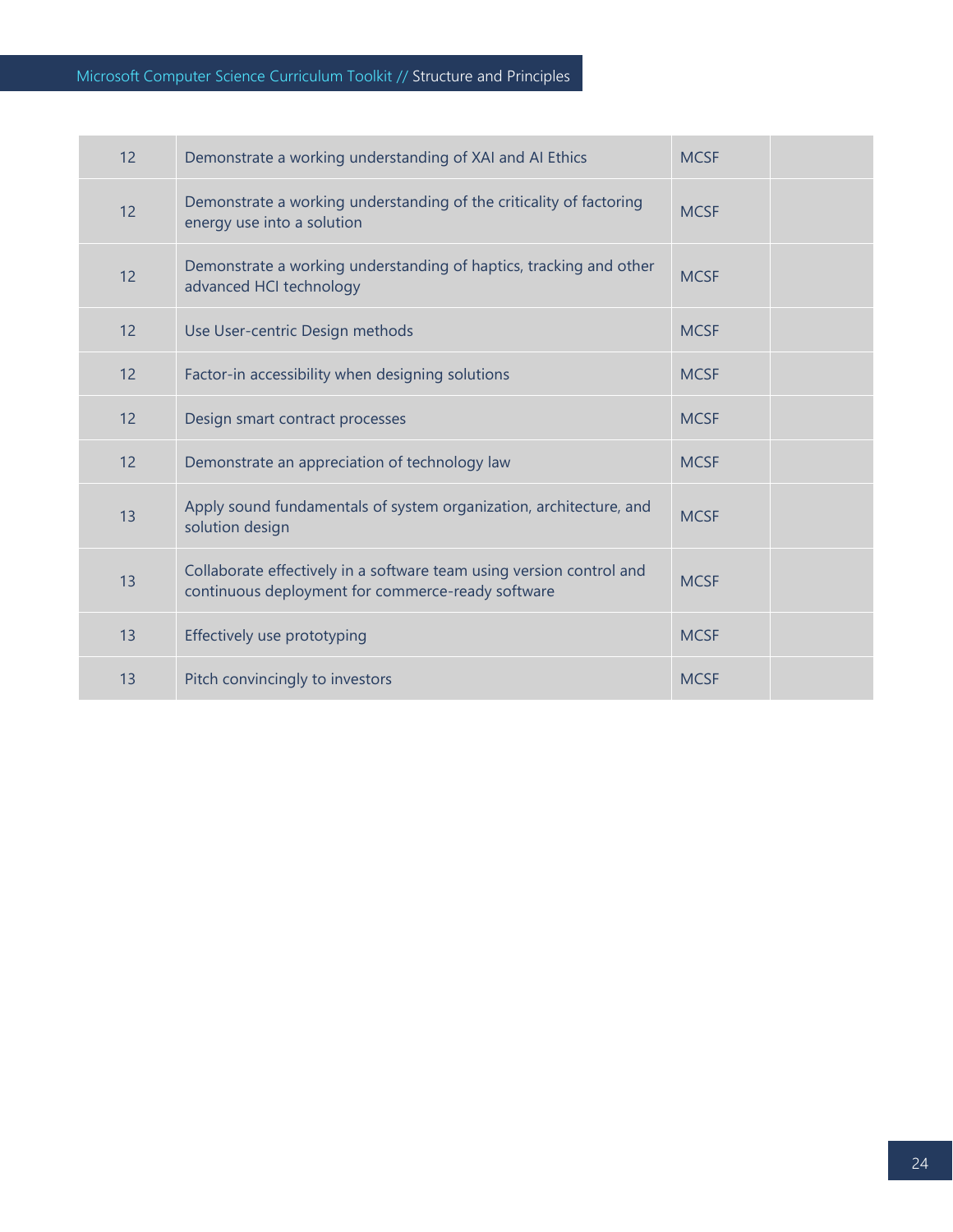# **TRANSVERSAL SKILLS AND KNOWLEDGE**

The following transversal skills and knowledge cut across all Domains, Big Ideas, and Big Questions:

# Digital Literacy

By the time students are 7 years of age (level 2), they should be able to use technology purposefully and safely to create, organize, store, manipulate, and retrieve digital content.xxx

By age 10 (level 5) students should be able to use basic cloud services independently.

The Microsoft Digital Literacy Course (MDL) offers structured pathway to enable this. The table below shows how it maps to the MCSF Big Questions.

| LEVEL (K)      | <b>BIG QUESTION</b>                        | <b>MDL</b><br><b>UNIT</b> | <b>DESCRIPTION</b>                                 |
|----------------|--------------------------------------------|---------------------------|----------------------------------------------------|
| $\overline{2}$ | What does "digital" mean?                  | 182                       | Work with Computers<br>Access information online   |
| $\overline{2}$ | How can computers and people interact?     | 3 & 5                     | Communicate online<br>Create digital content       |
| 2              | How Can You Stay Safe Online?              | 4                         | Participate Safely and Responsibly<br>Online       |
| 5              | How can we connect sensors across schools? | 6                         | <b>Collaborate and Manage Content</b><br>Digitally |

Completing the MDL course by the end of the Foundation Phase (Phase 1), means that students will have the key basic digital literacy skills that they need to be successful in the MSCF and across the rest of their schooling.

# Information Technology

Information Technology (IT) focusses on using computers whilst the focus of CS is on the science of computing and being able to be create computing solutions. CS requires extensive use of IT, so the use of a wide range of IT tools and services is embedded within the MCSF, including those listed in the following table.

| <b>PHASE</b>      | <b>IT Tools and services</b>                                                                    |
|-------------------|-------------------------------------------------------------------------------------------------|
| <b>FOUNDATION</b> | Windows, Office, PDF, MakeCode, M:EE, OneDrive, sensors, Azure                                  |
| <b>PRODUCT</b>    | Excel, Visio, Project, Arduino IDE, MR interfaces, Raspberry Pi, Azure Notebooks, Visual Studio |
| <b>PROJECT</b>    | IDLE, RPA, bots, network management technologies, encryption                                    |
| <b>BUSINESS</b>   | GitHub, UML, SQL, Azure Machine Learning, Blockchain, Haptics                                   |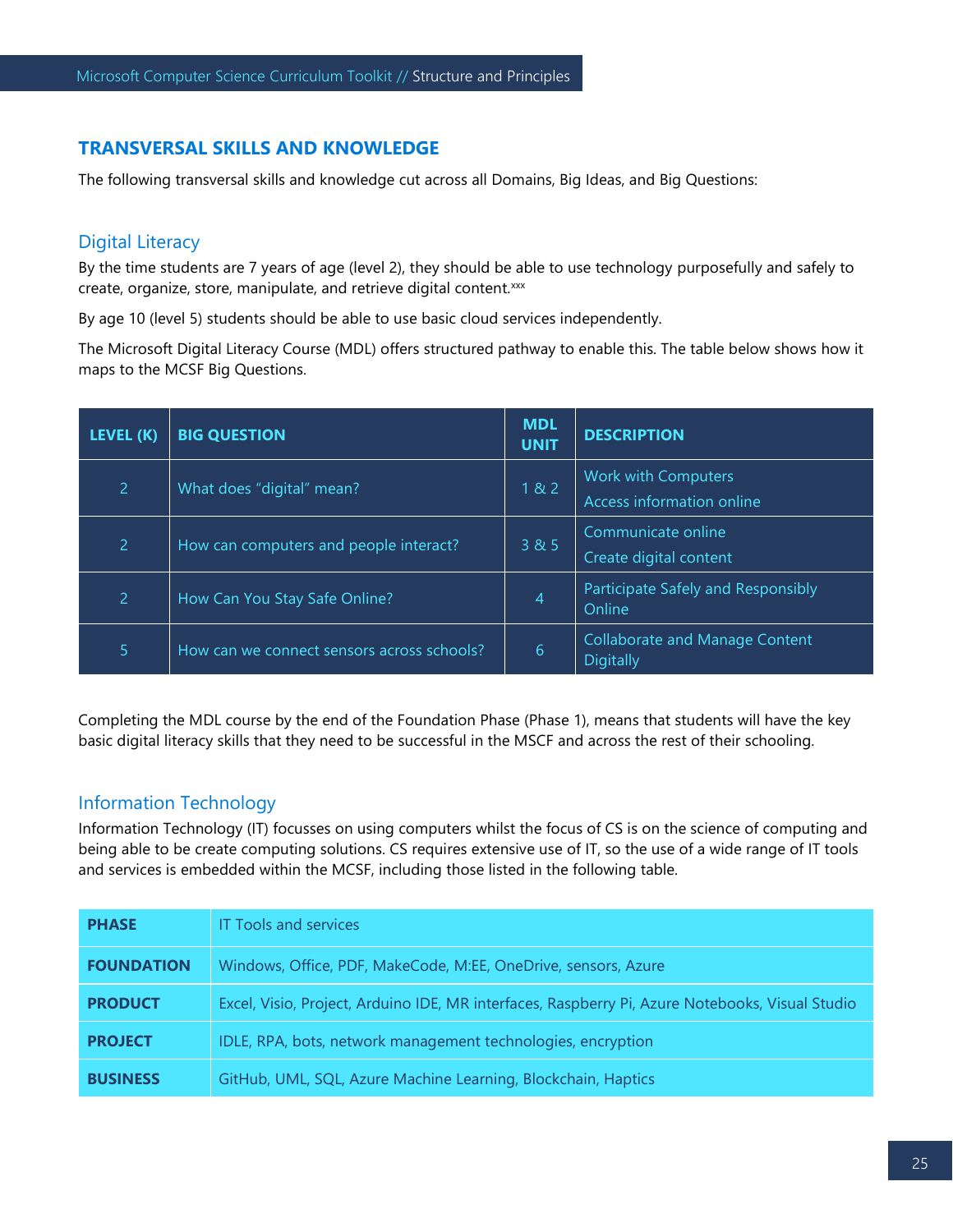#### **FUTURE-READY SKILLS**

Skills relating to cloud computing, artificial intelligence, machine learning, productivity and more are already in demand in organizations around the world, yet jobs remain unfilled, and the talent gap persists and is set to widen. More than half of today's jobs require technology skills, but in less than a decade that number will grow to more than 77%.xxxi

The Microsoft Future-Ready Skills program provides a framework to support students and educators from K-Career to be ready to innovate and create in an increasingly digital world. The following table shows how the MCSF maps directly to the Microsoft Future-Ready Skills program.

| <b>PHASE</b>       | <b>FOUNDATION</b>                                                                             | <b>PRODUCT</b>         | <b>PROJECT</b> | <b>BUSINESS</b> |  |
|--------------------|-----------------------------------------------------------------------------------------------|------------------------|----------------|-----------------|--|
| FUTURE-READY SKILL | Block-based visual<br>programming                                                             | Text-based programming |                |                 |  |
|                    | Digital Literacy                                                                              | Productivity           |                |                 |  |
|                    |                                                                                               | Cloud                  |                |                 |  |
|                    | Modern skills – communication, collaboration, creativity, critical and computational thinking |                        |                |                 |  |
|                    | <b>Computer Science Fundamentals</b>                                                          |                        |                |                 |  |
|                    | Programming and design thinking                                                               |                        |                |                 |  |
|                    | Technology ethics and data concepts                                                           |                        |                |                 |  |

# **TROUBLESHOOTING**

Core attributes required by students learning how to create technology as future practitioners of CS are resilience and the ability to troubleshoot.

The MSCF also maps to the development of troubleshooting skills as described by the Computer Science Teachers Association (CSTA) standards from the United States as indicated in the following table.

| <b>PHASE</b>      | <b>TROUBLESHOOTING SKILL</b>                                                                                            | <b>CSTA STANDARD</b> |
|-------------------|-------------------------------------------------------------------------------------------------------------------------|----------------------|
| <b>FOUNDATION</b> | Describe basic hardware and software problems using accurate<br>terminology                                             | $1A-CS-03$           |
| <b>PRODUCT</b>    | Determine potential solutions to solve simple hardware and software<br>problems using common troubleshooting strategies | $1B$ -CS-03          |
| <b>PROJECT</b>    | Systematically identify and fix problems with computing devices and their<br>components                                 | $2 - CS - 03$        |
| <b>BUSINESS</b>   | Develop guidelines that convey systematic troubleshooting strategies that<br>others can use to identify and fix errors  | 3A-CS-03             |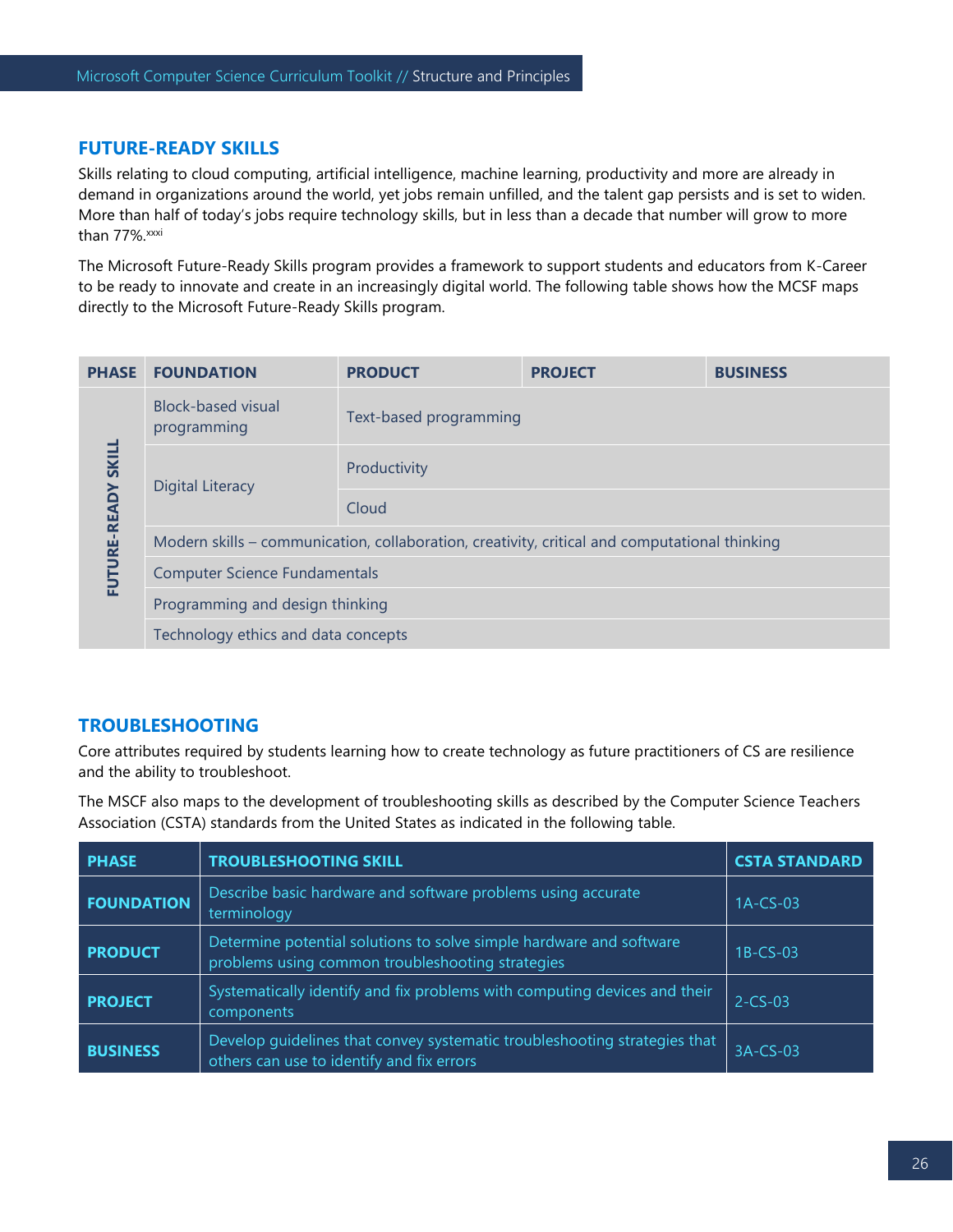# **IMPACTS OF COMPUTING**

In addition to the technical and career-focused skills that the MCSF aims to develop, it's also essential that students understand the impacts of computing on both themselves and other people and develop awareness of what counts as acceptable or otherwise.

The development of the awareness of the impacts of computing, as described by CSTA, is depicted in the following table.

| <b>PHASE</b>      | <b>IMPACT OF COMPUTING KNOWLEDGE AND SKILLS</b>                                                                                                                                                                                                                                                                                                                                                                                                                                                                                                                                                                                                                                                                                                                                                                                                                 |                                                                                    |  |
|-------------------|-----------------------------------------------------------------------------------------------------------------------------------------------------------------------------------------------------------------------------------------------------------------------------------------------------------------------------------------------------------------------------------------------------------------------------------------------------------------------------------------------------------------------------------------------------------------------------------------------------------------------------------------------------------------------------------------------------------------------------------------------------------------------------------------------------------------------------------------------------------------|------------------------------------------------------------------------------------|--|
| <b>FOUNDATION</b> | Compare how people live and work before and after the implementation or<br>$\bullet$<br>adoption of new computing technology<br>Work respectfully and responsibly with others online<br>$\bullet$<br>Keep login information private, and log-off devices appropriately<br>$\bullet$                                                                                                                                                                                                                                                                                                                                                                                                                                                                                                                                                                             | $1A-IC-16$<br>$1A-IC-17$<br>$1A-IC-18$                                             |  |
| <b>PRODUCT</b>    | Discuss computing technologies that have changed the world and express<br>$\bullet$<br>how those technologies influence, and are influenced by, cultural practices<br>Brainstorm ways to improve the accessibility and usability of technology<br>$\bullet$<br>products for the diverse needs and wants of users<br>Seek diverse perspectives for the purpose of improving computational<br>$\bullet$<br>artefacts<br>Observe intellectual property rights and give appropriate attribution when<br>$\bullet$<br>creating or remixing programs                                                                                                                                                                                                                                                                                                                  | $1B-IC-18$<br>$1B-IC-19$<br>$1B-IC-20$<br>$1B-AP-14$                               |  |
| <b>PROJECT</b>    | Compare trade-offs associated with computing technologies that affect<br>$\bullet$<br>people's everyday activities and career options<br>Discuss issues of bias and accessibility in the design of existing technologies<br>$\bullet$<br>Collaborate with many contributors through strategies such as<br>$\bullet$<br>crowdsourcing or surveys when creating a computational artefact<br>Describe trade-offs between allowing information to be public and keeping<br>$\bullet$<br>information private and secure                                                                                                                                                                                                                                                                                                                                              | $2-IC-20$<br>$2-IC-21$<br>$2-IC-22$<br>$2-IC-23$                                   |  |
| <b>BUSINESS</b>   | Evaluate the ways computing impacts personal, ethical, social, economic, and<br>$\bullet$<br>cultural practices<br>Test and refine computational artifacts to reduce bias and equity deficits<br>$\bullet$<br>Demonstrate ways a given algorithm applies to problems across disciplines<br>$\bullet$<br>Use tools and methods for collaboration on a project to increase connectivity<br>$\bullet$<br>of people in different cultures and career fields<br>Explain the beneficial and harmful effects that intellectual property laws can<br>$\bullet$<br>have on innovation<br>Explain the privacy concerns related to the collection and generation of data<br>$\bullet$<br>through automated processes that may not be evident to users<br>Evaluate the social and economic implications of privacy in the context of<br>$\bullet$<br>safety, law, or ethics | $3A-IC-24$<br>3A-IC-25<br>3A-IC-26<br>3A-IC-27<br>3A-IC-28<br>3A-IC-29<br>3A-IC-30 |  |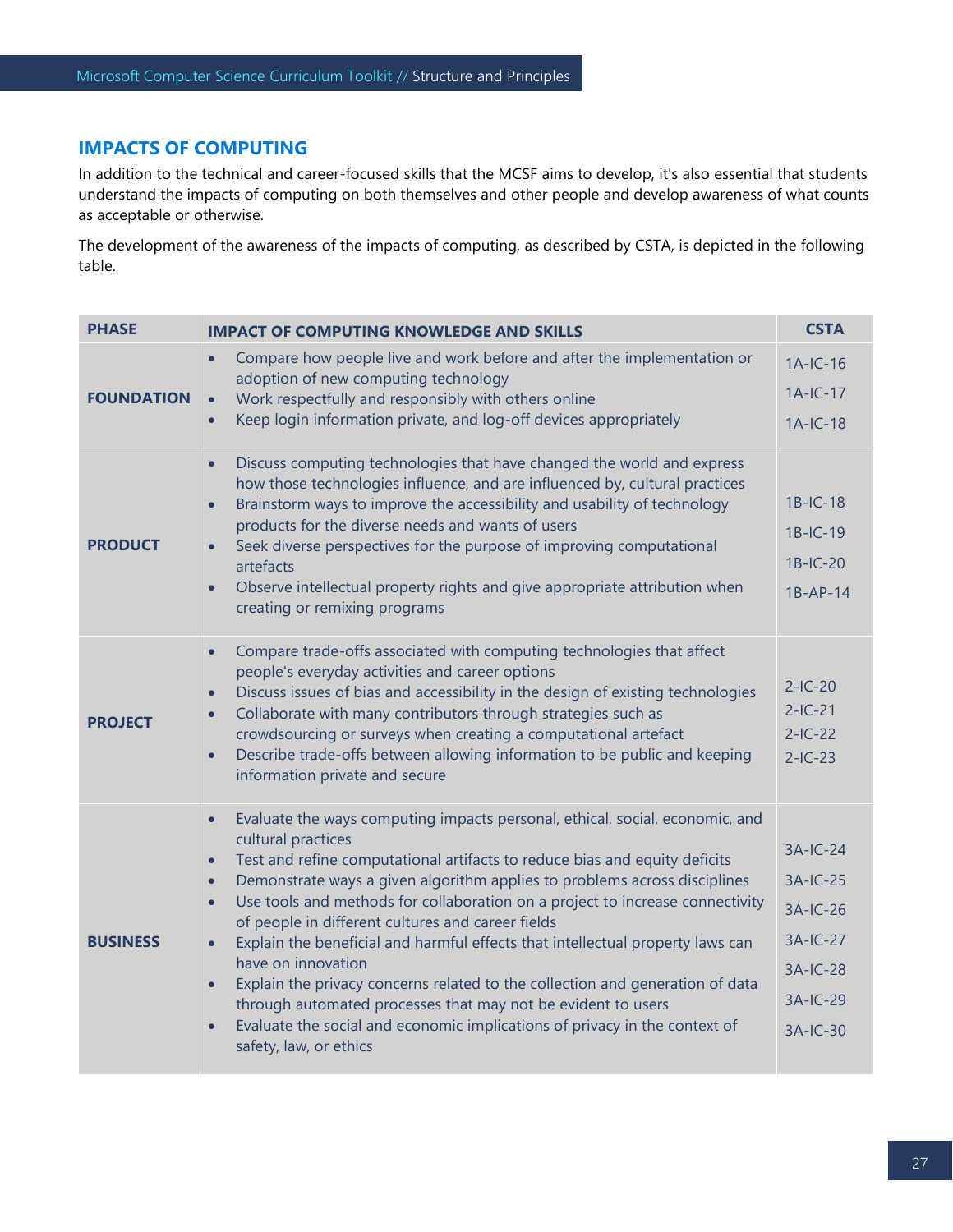<sup>i</sup>The event, *Hacking future skills: Computer Science Education*, was held online on 25 June 2020.

iiSee Dochy et al, 2003, Merritt et al, 2017, and Holmes, V. & Hwang, Y. (2016). Exploring the effects of project-based learning in secondary mathematics education. *The Journal of Education Research,* 109(5), 449-463.

iiiDochy et al, 2003.

ivHolmes & Hwang, 2016.

<sup>v</sup>Merritt et al, 2017.

viIbid.

viiAshcraft, C., Eger, E., Friend, M. (2012). *Girls in IT: The facts*. National Center for Women and Information Technology. Accessed from: https://www.ncwit.org/sites/default/files/resources/girlsinit\_report2012\_final.pdf

viiiWeatherby, K. (2017), *Teacher participation in online communities of practice: a mixed*-methods *study of community, context and practice*, University College London, London. Accessed from: https://discovery.ucl.ac.uk/id/eprint/1566655/1/Weatherby\_2017%20K%20Weatherby%20PhD%20 -%20FINAL.pdf

ix<https://www.un.org/development/desa/disabilities/envision2030.html>

<sup>x</sup>Bransford, J. D., Brown, A. L., & Cocking, R. R. (2000). *How people learn* (Vol. 11). Washington, DC: National Academy Press.

xilbid.

xiiWiggins, G., & McTighe, J. (2005). *Understanding by design*. Alexandria, VA: Association for Supervision and Curriculum Development.

xiiiDarling-Hammond, L., & Bransford, J. (Eds.). (2007). *Preparing teachers for a changing world: What teachers should learn and be able to do*. San Francisco, CA: John Wiley & Sons.

xivIbid.

xvBransford et al, 2000

xvihttp://uis.unesco.org/sites/default/files/documents/international-standard-classification-of-education-isced-2011 en.pdf

xviihttps://www.researchgate.net/publication/283550497\_Design\_Thinking\_pedagogy\_the\_Educational\_Design\_Ladde r

xviiiThere is no http://www.mempowered.com/children/international-curricula

xixhttps://en.wikipedia.org/wiki/Academic\_term